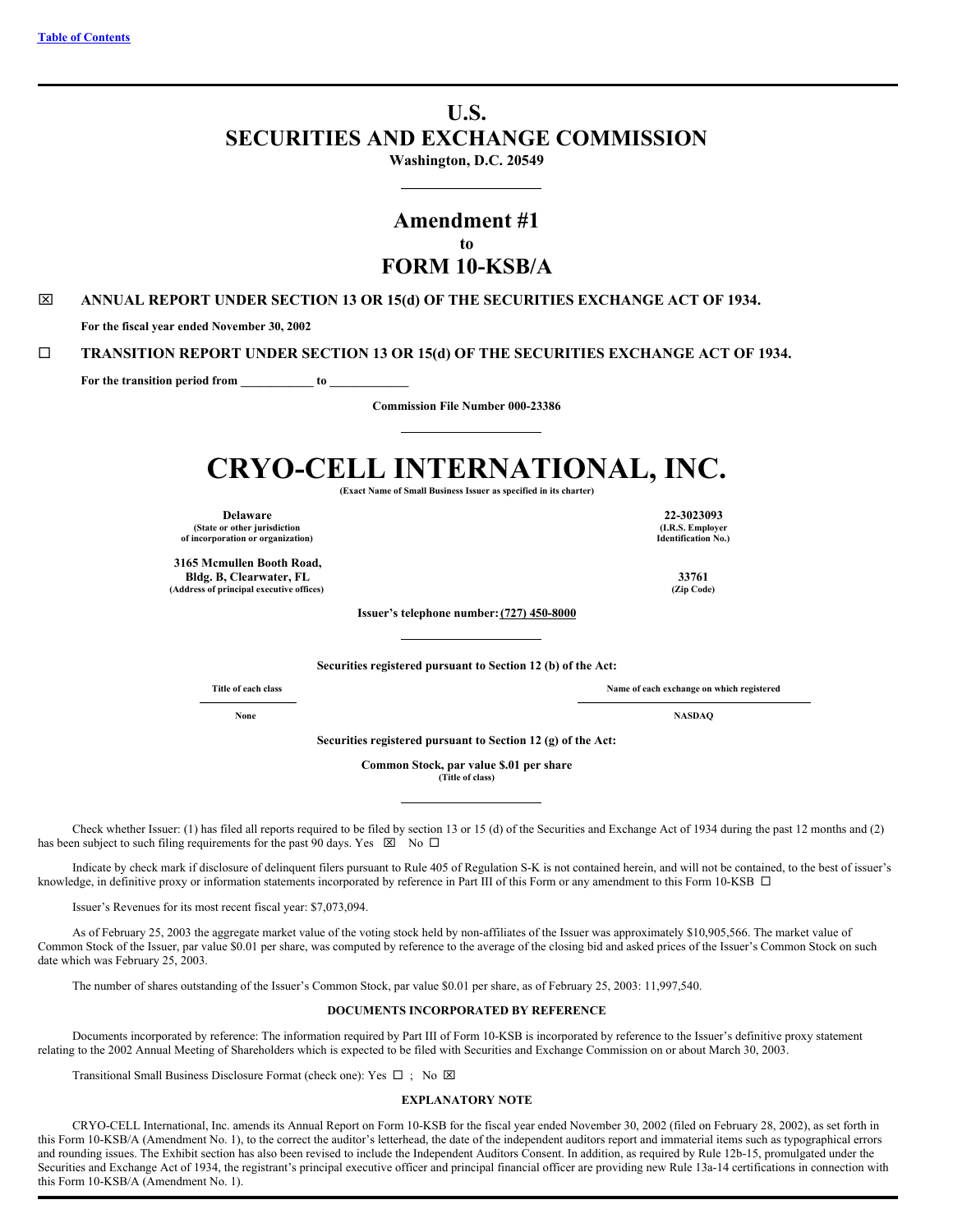## **ITEM 7. FINANCIAL STATEMENTS**

The financial statements and supplementary data listed in the accompanying Index to Financial Statements are attached as part of this report.

#### **FINANCIAL STATEMENTS**

The following consolidated financial statements of CRYO-CELL International, Inc. are included in Item 7:

## <span id="page-1-0"></span>**Index To Financial Statement**

92<br>
<u>Consolidated Balance Sheets as at November 30, 2002 and 2001</u><br>
<u>Consolidated Statements of Operations and Comprehensive Income/Loss For the Years Ended November 30, 2002 and 2001</u><br>
2011<br>
2011<br>
2011<br>
2012 Consolidated [Consolidated](#page-3-0) Balance Sheets as at November 30, 2002 and 2001 Consolidated Statements of Operations and [Comprehensive](#page-4-0) Income/Loss For the Years Ended November 30, 2002 and 2001 4 [Consolidated](#page-5-0) Statements of Cash Flows For the Years Ended November 30, 2002 and 2001 Consolidated Statements of [Stockholders'](#page-7-0) Equity 6<br>
Notes to Consolidated Financial Statements 6

Notes to [Consolidated](#page-8-0) Financial Statements

All other schedules for which provision is made in the applicable accounting regulation of the Securities and Exchange Commission are not required under the related instructions or are inapplicable, and therefore have been omitted.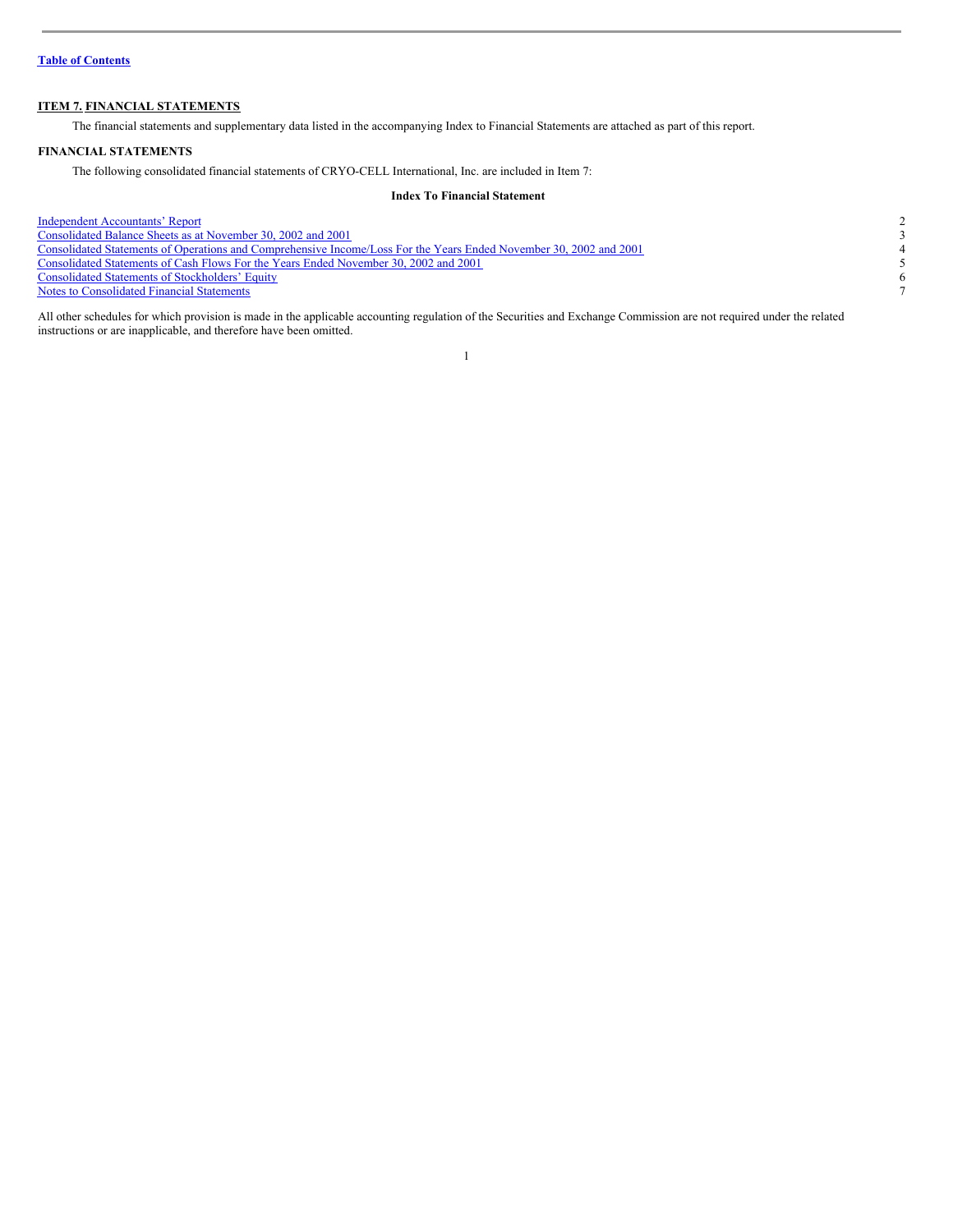**[WSL LOGO]**

**WEINICK SANDERS LEVENTHAL & CO., LLP**

1375 BROADWAY NEW YORK, N.Y. 10018-7010

CERTIFIED PUBLIC ACCOUNTANTS 212-869-3333

FAX: 212-764-3060 WWW.WSLCO.COM

## <span id="page-2-0"></span>*INDEPENDENT ACCOUNTANTS' REPORT*

To the Board of Directors Cryo-Cell International, Inc.

We have audited the accompanying consolidated balance sheets of Cryo-Cell International, Inc. and subsidiaries as of November 30, 2002 and 2001, and the related consolidated statements of operations and comprehensive loss, stockholders' equity and cash flows for the years then ended. These financial statements are the responsibility of the Company's management. Our responsibility is to express an opinion on these financial statements based on our audits.

We conducted our audits in accordance with auditing standards generally accepted in the United States of America. Those standards require that we plan and perform the audit to obtain reasonable assurance about whether the financial statements are free of material misstatement. An audit includes examining, on a test basis, evidence supporting the amounts and disclosures in the financial statements. An audit also includes assessing the accounting principles used and significant estimates made by management, as well as evaluating the overall financial statement presentation. We believe that our audits provide a reasonable basis for our opinion.

In our opinion, the consolidated financial statements referred to above present fairly, in all material respects, the consolidated financial position of Cryo-Cell International, Inc. and subsidiaries as of November 30, 2002 and 2001, and the consolidated results of their operations and their cash flows for the years then ended in conformity with accounting principles generally accepted in the United States of America.

As discussed in Note 1 to the financial statements, in 2002 the Company changed its method of accounting for intangible assets.

**/s/ WEINICK SANDERS LEVENTHAL & CO., LLP**

New York, N. Y. February 20, 2003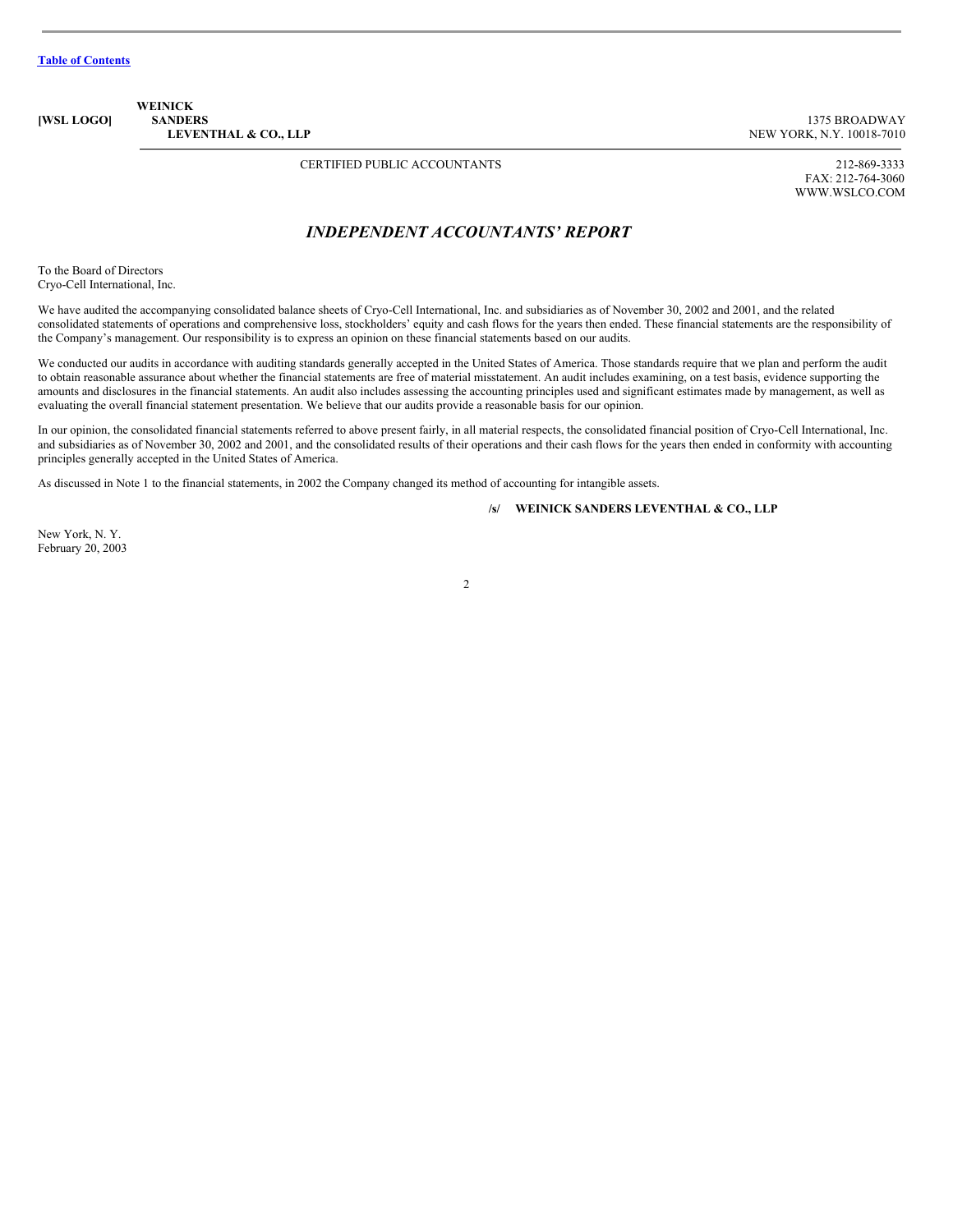**Table of [Contents](#page-1-0)**

#### <span id="page-3-0"></span>**CRYO-CELL INTERNATIONAL, INC. AND SUBSIDIARIES CONSOLIDATED BALANCE SHEETS**

## **ASSETS**

|                                                                                                                 | November 30.<br>2002 | November 30,<br>2001 |  |
|-----------------------------------------------------------------------------------------------------------------|----------------------|----------------------|--|
| <b>Current Assets</b>                                                                                           |                      |                      |  |
| Cash and cash equivalents                                                                                       | 1,935,532<br>S.      | 5,540,751<br>S       |  |
| Marketable securities                                                                                           | 3,127,843            | 260,996              |  |
| Accounts receivable and advances (net of allowance for doubtful accounts of \$89,010 and \$34,010 respectively) | 301.911              | 215,308              |  |
| Receivable – Revenue Sharing Agreement (net allowance for doubtful accounts of \$370,000 and \$0 respectively)  |                      | 370,000              |  |
| Receivable – Affiliates (net allowance for doubtful accounts of \$128,540 and \$0 respectively)                 | 412,071              | 1,300,000            |  |
| Note Receivable – (net allowance for doubtful accounts of $$41,000$ and $$0$ respectively)                      | 210,750              | 51,750               |  |
| Prepaid expenses and other current assets                                                                       | 175,564              | 223,337              |  |
| Total current assets                                                                                            | 6,163,671            | 7,962,142            |  |
| <b>Property and Equipment</b>                                                                                   | 2,632,831            | 3,184,883            |  |
| <b>Other Assets</b>                                                                                             |                      |                      |  |
| Intangible assets (net of amortization of \$75,438 and \$64,944, respectively)                                  | 102,345              | 119,662              |  |
| Investment in Saneron CCEL Therapeutics, Inc.                                                                   | 2,132,505            | 2,431,871            |  |
| Investment in European Affiliates                                                                               | 1,218,167            | 3,100,000            |  |
| Investment option to purchase a business                                                                        |                      | 212,713              |  |
| Deferred Consulting Fees                                                                                        | 1,438,412            |                      |  |
| Deposits with vendors and others                                                                                | 175,160              | 383,075              |  |
| Total other assets                                                                                              | 5,066,589            | 6,247,321            |  |
|                                                                                                                 | \$13,863,091         | \$17,394,346         |  |

## **LIABILITIES AND STOCKHOLDERS' EQUITY**

|                                                                                                                           | November 30,<br>2002 |              | November 30,<br>2001 |               |
|---------------------------------------------------------------------------------------------------------------------------|----------------------|--------------|----------------------|---------------|
| <b>Current Liabilities</b>                                                                                                |                      |              |                      |               |
| Note Payable - Investment Bank                                                                                            | $\mathbf S$          |              | S.                   | 467,000       |
| Accounts payable                                                                                                          |                      | 391.269      |                      | 114,942       |
| Accrued expenses and withholdings                                                                                         |                      | 1,128,974    |                      | 248,380       |
| Current portion of obligations under capital leases                                                                       |                      | 1,406        |                      | 1,510         |
| Total current liabilities                                                                                                 |                      | 1,521,649    |                      | 831,832       |
| <b>Other Liabilities</b>                                                                                                  |                      |              |                      |               |
| Unearned revenue                                                                                                          |                      | 1,018,346    |                      | 2,009,942     |
| Deposits                                                                                                                  |                      |              |                      | 23,725        |
| Deferred Consulting Obligation                                                                                            |                      | 1,455,688    |                      |               |
| Obligations under capital leases-net of current portion                                                                   |                      |              |                      | 7,579         |
| Total other liabilities                                                                                                   |                      | 2,474,034    |                      | 2,041,246     |
| <b>Minority Interest</b>                                                                                                  |                      | 298,390      |                      |               |
| <b>Stockholders' Equity</b>                                                                                               |                      |              |                      |               |
| Preferred stock (500,000 \$.01 par value authorized and unissued)                                                         |                      |              |                      |               |
| Common stock (20,000,000 \$.01 par value common shares authorized; 11,997,540 shares at November 30, 2002, and 11,329,379 |                      |              |                      |               |
| shares at November 30, 2001 issued and outstanding)                                                                       |                      | 113,524      |                      | 113,285       |
| Additional paid-in capital                                                                                                |                      | 22,466,403   |                      | 21,986,961    |
| Additional paid-in capital – stock options                                                                                |                      | 418,125      |                      | 309,757       |
| Stock subcription receivable                                                                                              |                      |              |                      |               |
| Accumulated other comprehensive income (loss)                                                                             |                      | (170,318)    |                      | 42,496        |
| Accumulated deficit                                                                                                       |                      | (13,258,716) |                      | (7, 931, 231) |
| Total stockholders' equity                                                                                                |                      | 9,569,018    |                      | 14,521,268    |
|                                                                                                                           |                      | \$13,863,091 |                      | \$17,394,346  |

The accompanying notes to consolidated financial statements are an integral part of these statements.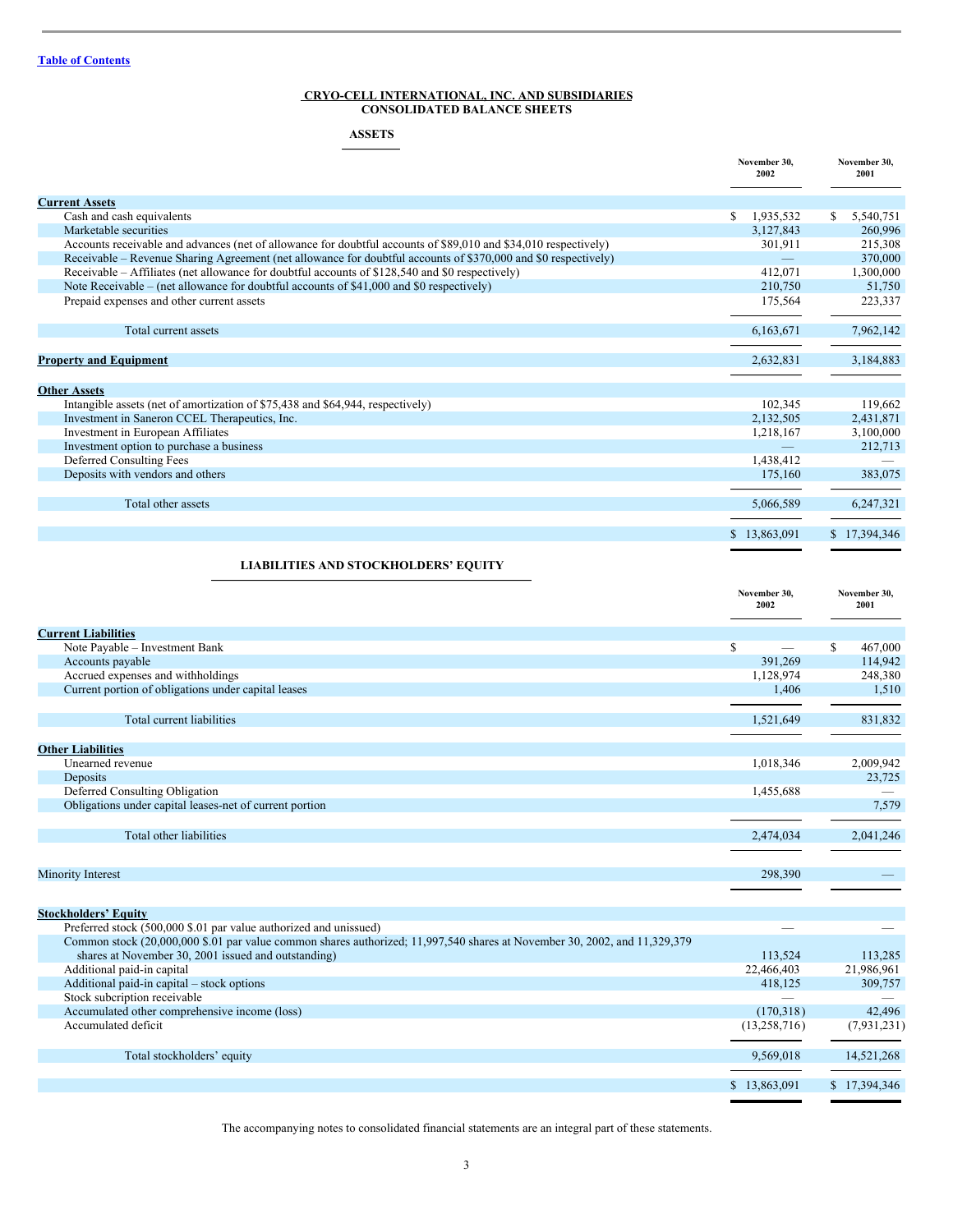## <span id="page-4-0"></span>**CRYO-CELL INTERNATIONAL, INC. AND SUBSIDIARIES CONSOLIDATED STATEMENTS OF OPERATIONS AND COMPREHENSIVE INCOME (LOSS)**

|                                                                             | For the Years Ended  |                           |  |
|-----------------------------------------------------------------------------|----------------------|---------------------------|--|
|                                                                             | November 30,<br>2002 | November 30,<br>2001      |  |
| Revenue                                                                     | 7,073,094<br>S.      | $\mathbb{S}$<br>5,648,463 |  |
| <b>Costs and Expenses:</b>                                                  |                      |                           |  |
| Cost of sales                                                               | 2,495,131            | 1,656,048                 |  |
| Marketing, general & administrative expenses                                | 6,055,754            | 3,950,759                 |  |
| Research, development and related engineering                               | 219,659              | 51,067                    |  |
| Provision for doubtful accounts                                             | 594,540              |                           |  |
| Impairment of assets                                                        | 2,637,665            |                           |  |
| Depreciation and amortization                                               | 607,388              | 476,478                   |  |
|                                                                             |                      |                           |  |
| Total cost and expenses                                                     | 12,610,137           | 6,134,352                 |  |
| <b>Operating Income (Loss)</b>                                              | (5,537,043)          | (485, 889)                |  |
| Other Income and (Expense):                                                 |                      |                           |  |
| Interest Income                                                             | 128,270              | 110,765                   |  |
| <b>Interest Expense</b>                                                     | (58, 854)            | (10, 482)                 |  |
| Other Expense                                                               | (112, 713)           |                           |  |
| Other Income                                                                | 900,185              | 1,220,454                 |  |
| Settlement on Litigation                                                    | (186, 675)           | 119,314                   |  |
| Loss on Sale of Marketable Securities                                       |                      | (131,899)                 |  |
|                                                                             | 670,213              | 1,308,152                 |  |
| Total other income                                                          |                      |                           |  |
| Income (loss) before minority interest and equity in earnings of affiliates | (4,866,830)          | 822,263                   |  |
|                                                                             |                      |                           |  |
| <b>Income Taxes</b>                                                         | (161, 500)           |                           |  |
| Equity in earnings of affiliates                                            | (521, 814)           | 53,971                    |  |
| Minority Interest                                                           | 222,659              | 23,400                    |  |
|                                                                             | (460, 655)           | 77,371                    |  |
| <b>Net Income (Loss)</b>                                                    | \$ (5,327,485)       | $\mathbb{S}$<br>899.634   |  |
|                                                                             |                      |                           |  |
| Net income (loss) per share – basic and diluted                             | $(\$0.47)$           | \$0.09                    |  |
| Number of Shares Used In Computation                                        |                      |                           |  |
| Basic and diluted                                                           | 11,342,584           | 10,582,434                |  |
| Comprehensive income (loss):                                                |                      |                           |  |
| Net income (loss):                                                          | (5,327,485)          | 899,634                   |  |
| Other comprehensive income (loss):                                          |                      |                           |  |
| Net increase (decrease) in value of marketable securities                   | (212, 814)           | 15,568                    |  |
|                                                                             |                      |                           |  |
| Comprehensive income (loss)                                                 | (5,540,299)          | 915,202                   |  |
| Comprehensive income (loss) per share – basic and diluted                   | $(\$0.49)$           | \$0.09                    |  |
|                                                                             |                      |                           |  |

The accompanying notes to consolidated financial statements are an integral part of these statements.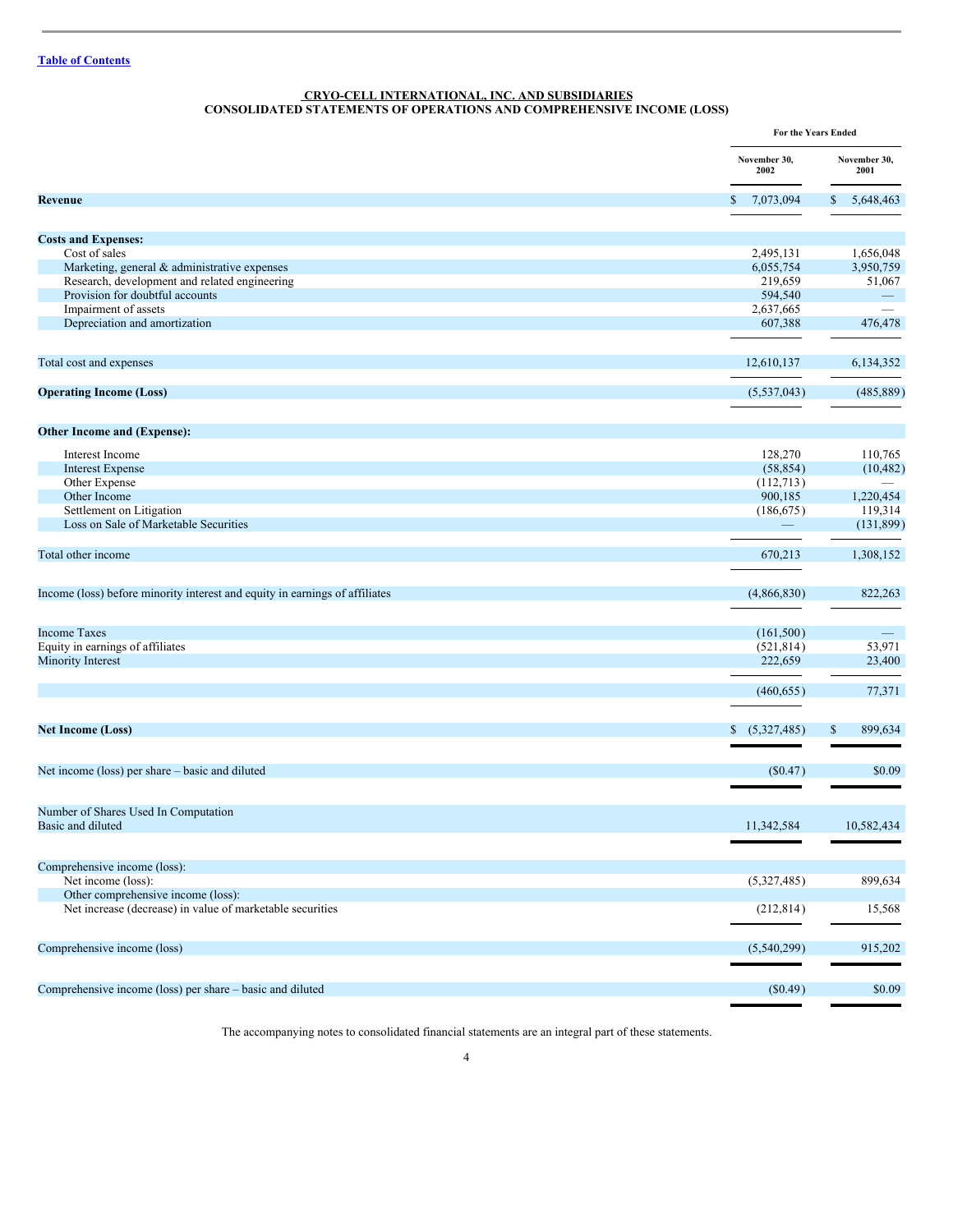#### <span id="page-5-0"></span>**CRYO-CELL INTERNATIONAL, INC. AND SUBSIDIARIES CONSOLIDATED STATEMENT OF CASH FLOWS**

|                                                                                   |                            | For the Years Ended             |
|-----------------------------------------------------------------------------------|----------------------------|---------------------------------|
|                                                                                   | November 30,<br>2002       | November 30,<br>2001            |
| <b>Cash Flows from Operating Activities</b>                                       |                            |                                 |
| Net Income (Loss)                                                                 | (5,327,485)<br>\$          | S<br>899,634                    |
| Adjustments to reconcile net income (loss) to cash used for operating activities: |                            |                                 |
| Unearned revenue and deposits                                                     | (115,321)                  | 725,259                         |
| Depreciation and amortization                                                     | 802,445                    | 512,628                         |
| Loss on sale of marketable securities<br>Compensatory element of stock options    | 108,368                    | 131,899<br>185,747              |
| Issuance of common stock for interest and services rendered                       | 42,800                     | 554,950                         |
| Provision for doubtful accounts                                                   | 594,540                    | 5,000                           |
| Charge for impairment of assets                                                   | 2,637,665                  |                                 |
| Expired options                                                                   | 212,713                    |                                 |
| Equity in earnings of affiliates                                                  | 521,814                    | (53, 971)                       |
| Minority interest                                                                 | (222, 659)                 | (23, 400)                       |
| Changes in assets and liabilities:<br>Accounts receivable                         | (107, 425)                 | (88, 735)                       |
| Receivable - Litigation                                                           |                            | 69,178                          |
| Receivable - Revenue Sharing Agreement                                            |                            | 10,000                          |
| Receivable - Affiliate                                                            | (181, 611)                 | (1,300,000)                     |
| Note Receivable                                                                   | (200,000)                  |                                 |
| Prepaid expenses and other current assets                                         | 47,773                     | (100, 270)                      |
| Deposits                                                                          | 207,915                    | (357, 561)                      |
| Accounts payable                                                                  | 276,327                    | 22,031                          |
| Accrued expenses                                                                  | 903,697                    | 65,599                          |
| <b>Total Adjustments</b>                                                          | 5,529,041                  | 358,354                         |
|                                                                                   |                            |                                 |
| Net cash provided by (used for) operating activities                              | 201,556                    | 1,257,988                       |
|                                                                                   |                            |                                 |
| Cash flows from investing activities:                                             |                            |                                 |
| Investment in European Affiliates                                                 |                            | (300,000)                       |
| Loan receivable                                                                   |                            | (350,000)                       |
| Purchases of property and equipment                                               | (1, 137, 885)              | (666, 609)                      |
| Payments for intangible assets                                                    | (3, 108)                   |                                 |
| Purchases of marketable securities                                                | (3,079,661)                |                                 |
| Proceeds from sale of investment                                                  |                            | 52,101                          |
| Net cash provided by (used for) investing activities                              | (4,220,654)                | (1,264,508)                     |
| <b>Cash flows from financing activities</b>                                       |                            |                                 |
| Net proceeds from the sale of subsidiary's securities                             | 391,830                    |                                 |
| Proceeds from the issuance of common stock                                        |                            | 24,500                          |
| Proceeds from the exercise of stock options and sale of warrants                  | 43,000                     | 2,368,540                       |
| Proceeds from notes payable                                                       | 33,000                     | 467,000                         |
| Repayments of deferred consulting obligation                                      | (46, 268)                  |                                 |
| Repayment of capital leases                                                       | (7,683)                    | (8, 563)                        |
| Net cash provided by financing activities:                                        | 413,879                    | 2,851,477                       |
|                                                                                   |                            |                                 |
| Increase (decrease) in cash and cash equivalents                                  | (3,605,219)                | 2,844,957                       |
| Beginning of period                                                               | 5,540,751                  | 2,695,794                       |
| End of period                                                                     | $\mathcal{S}$<br>1,935,532 | $\mathcal{S}$<br>5,540,751      |
|                                                                                   |                            |                                 |
|                                                                                   |                            |                                 |
| Supplemental disclosure of cash flow information:<br>Interest                     | S<br>58,854                | 1,732<br>S                      |
|                                                                                   |                            |                                 |
| Income taxes                                                                      | $\mathbb{S}$               | S<br>$\qquad \qquad -$          |
|                                                                                   |                            |                                 |
| Supplemental schedules of non-cash investing and financing activities:            |                            |                                 |
| Common stock and common stock options issued as satisfaction of liabilities for:  |                            |                                 |
| Legal services                                                                    | <b>S</b>                   | 123,470<br>$\mathbb{S}$         |
|                                                                                   |                            |                                 |
| Other services                                                                    |                            | S<br>617,227                    |
| Compensation                                                                      | 42,800<br><b>S</b>         | S<br>$\qquad \qquad -$          |
|                                                                                   |                            |                                 |
| Financing costs                                                                   |                            | $\mathbb{S}$<br>22,430          |
| Items received for issuance of common stock:                                      |                            |                                 |
| Investments in affiliates                                                         | s                          | \$<br>3,724,000                 |
|                                                                                   |                            |                                 |
| Option to purchase a business                                                     | <b>S</b>                   | 112,713<br>S                    |
| Conversion of debt and accrued interest into common stock                         | 523,100<br>S               | S<br>$\qquad \qquad -$          |
|                                                                                   |                            |                                 |
| Deferred Consulting Obligation                                                    | 1,501,956<br>S             | \$.<br>$\overline{\phantom{m}}$ |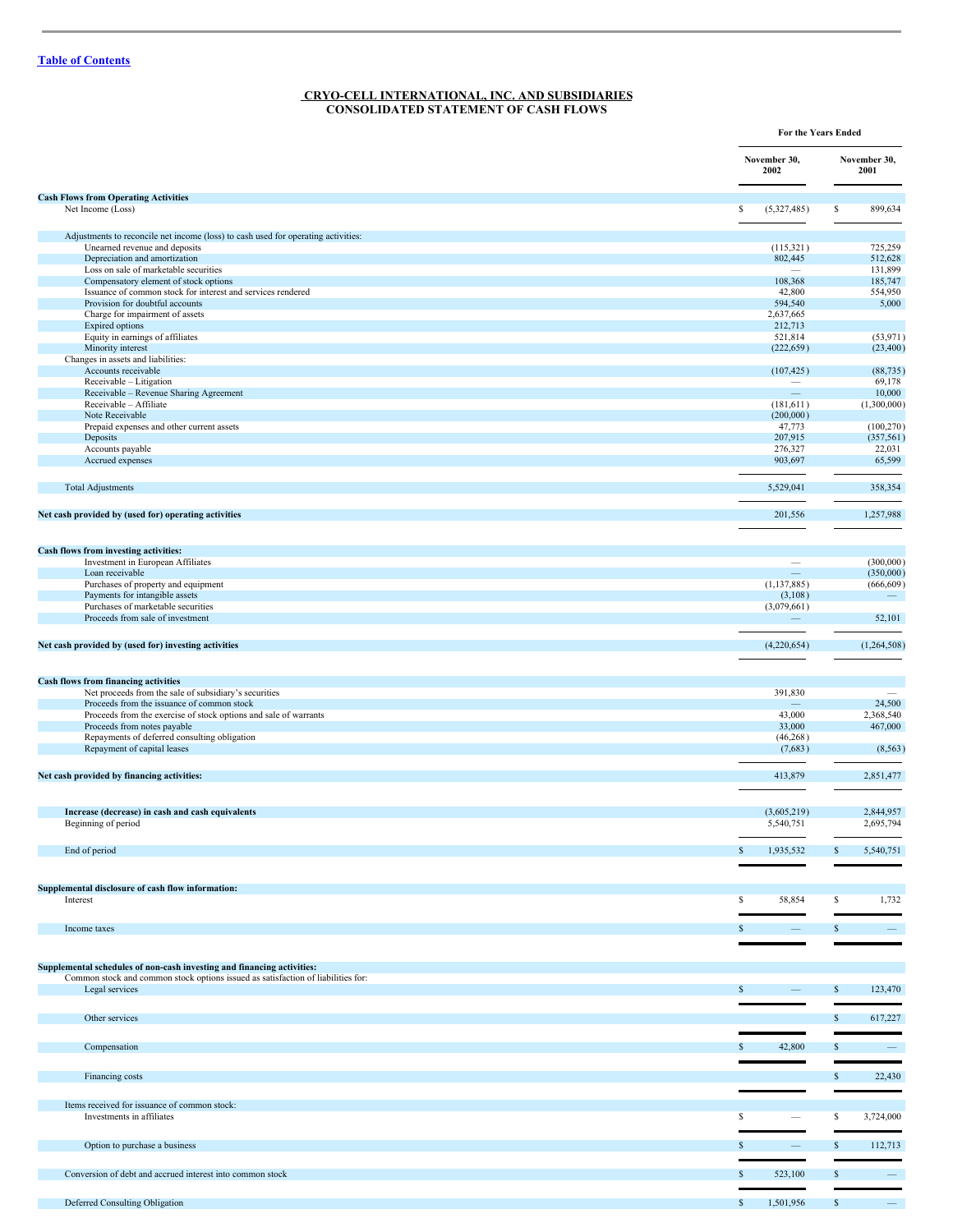The accompanying notes to consolidated financial statements are an integral part of these statements.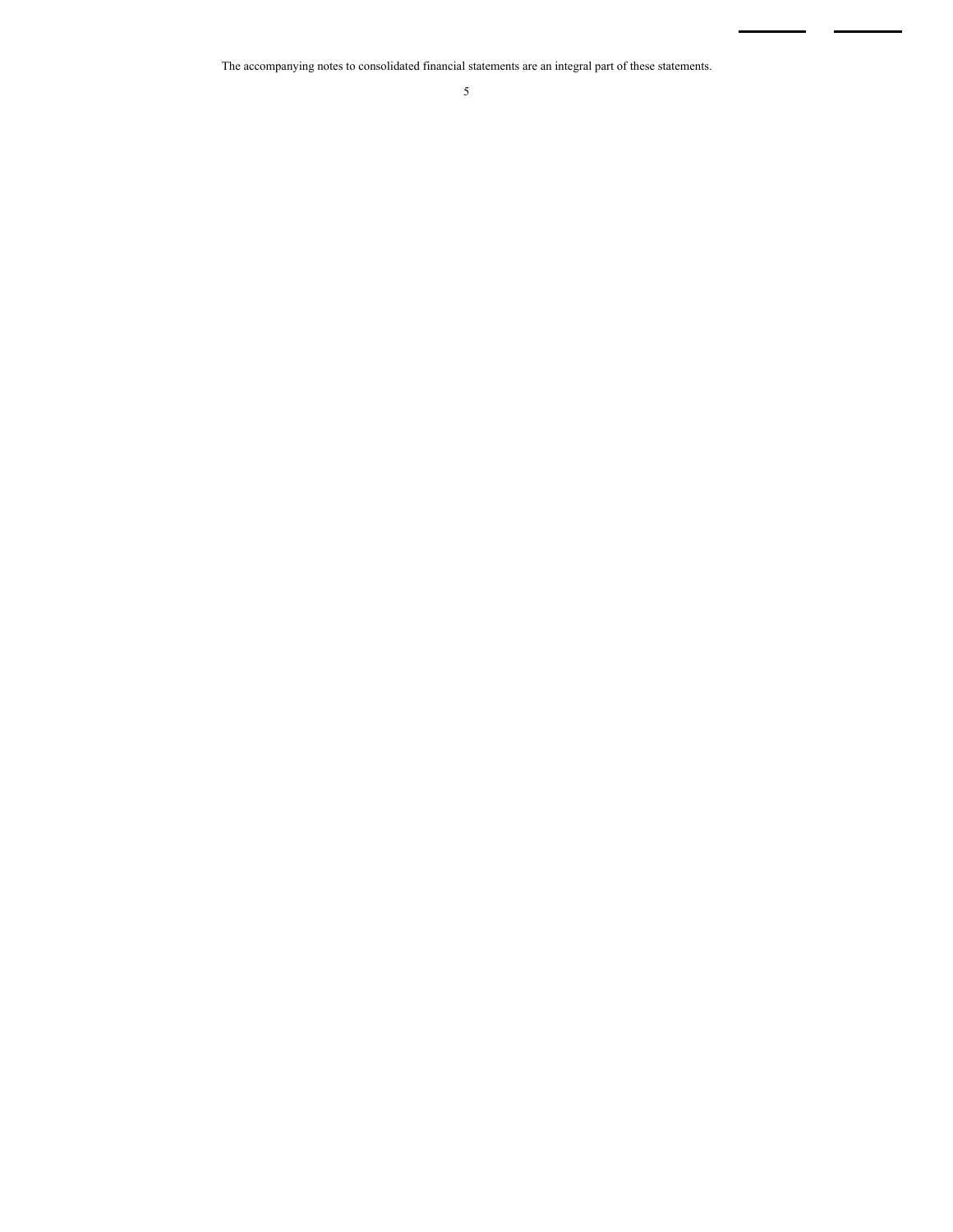#### <span id="page-7-0"></span>**CRYO-CELL INTERNATIONAL, INC. AND SUBSIDIARIES CONDENSED CONSOLIDATED STATEMENTS OF STOCKHOLDERS' EQUITY FOR THE YEARS ENDED NOVEMBER 30, 2002 AND 2001**

|                                                                                   | <b>Common Stock</b> |         | <b>Additional</b>             |                                                                           | Accumulated<br>Other                     |                          |                        |
|-----------------------------------------------------------------------------------|---------------------|---------|-------------------------------|---------------------------------------------------------------------------|------------------------------------------|--------------------------|------------------------|
|                                                                                   | <b>Shares</b>       | Amount  | Capital<br>Paid-In<br>Capital | <b>Additional Paid-in</b><br><b>Comprehensive Stock</b><br><b>Options</b> | <b>Subscriptions</b><br>Income<br>(Loss) | Stockholders'<br>Deficit | Total<br><b>Equity</b> |
| Balance, December 1, 2000                                                         | 10,132,629          | 101,327 | 15,214,215                    | 124,010                                                                   | 26,928                                   | (8,830,865)              | 6,635,615              |
| <b>Issuance of Shares</b>                                                         | 7,000               | 70      | 24,430                        |                                                                           |                                          |                          | 24,500                 |
| Sale of Warrants                                                                  |                     |         | 300,000                       |                                                                           |                                          |                          | 300,000                |
| Shares issued upon exercise of options                                            | 794,050             | 7,940   | 3,860,601                     |                                                                           |                                          |                          | 3,868,541              |
| Shares issued for services rendered                                               | 117,950             | 1,170   | 553,780                       |                                                                           |                                          |                          | 554,950                |
| Shares issed for investment in affiliates                                         | 277,750             | 2,778   | 2,033,935                     |                                                                           |                                          |                          | 2,036,713              |
| Compensatory element of stock options                                             |                     |         |                               | 185,747                                                                   |                                          |                          | 185,747                |
| Net increase in value of marketable securities                                    |                     |         |                               |                                                                           | 15,568                                   |                          | 15,568                 |
| Net income                                                                        |                     |         |                               |                                                                           |                                          | 899,634                  | 899,634                |
|                                                                                   |                     |         |                               |                                                                           |                                          |                          |                        |
| Balance, November 30, 2001                                                        | 11,329,379          | 113,285 | 21,986,961                    | 309,757                                                                   | 42,496                                   | (7,931,231)              | 14,521,268             |
| Gain on sale of minority interest in Stem Cell Preservation<br>Technologies, Inc. |                     |         | 391,830                       |                                                                           |                                          |                          | 391,830                |
| Conversion of debt into Stem Cell Preservation Technologies, Inc.                 |                     |         |                               |                                                                           |                                          |                          |                        |
| common stock                                                                      |                     |         | 523,100                       |                                                                           |                                          |                          | 523,100                |
| Minority interest share of capital contribution to Stem Cell                      |                     |         |                               |                                                                           |                                          |                          |                        |
| Preservation Technologies, Inc. by Parent Company                                 |                     |         | (521, 049)                    |                                                                           |                                          |                          | (521,049)              |
| Net decrease in value of marketable securities                                    |                     |         |                               |                                                                           | (212, 814)                               |                          | (212, 814)             |
| Shares issued for services rendered                                               | 10,000              | 109     | 42,691                        |                                                                           |                                          |                          | 42,800                 |
| Compensatory element of stock options                                             |                     |         |                               | 108,368                                                                   |                                          |                          | 108,368                |
| Shares issued upon exercise of options                                            | 13,000              | 130     | 42,870                        |                                                                           |                                          |                          | 43,000                 |
| Net loss                                                                          |                     |         |                               |                                                                           |                                          | (5,327,485)              | (5,327,485)            |
| Balance at November 30, 2002                                                      | 11,352,379          | 113,524 | 22,466,403                    | 418,125                                                                   | (170, 318)                               | (13, 258, 716)           | 9,569,018              |
|                                                                                   |                     |         |                               |                                                                           |                                          |                          |                        |

The accompanying notes to te consolidated financial statemens are an integral part of these statements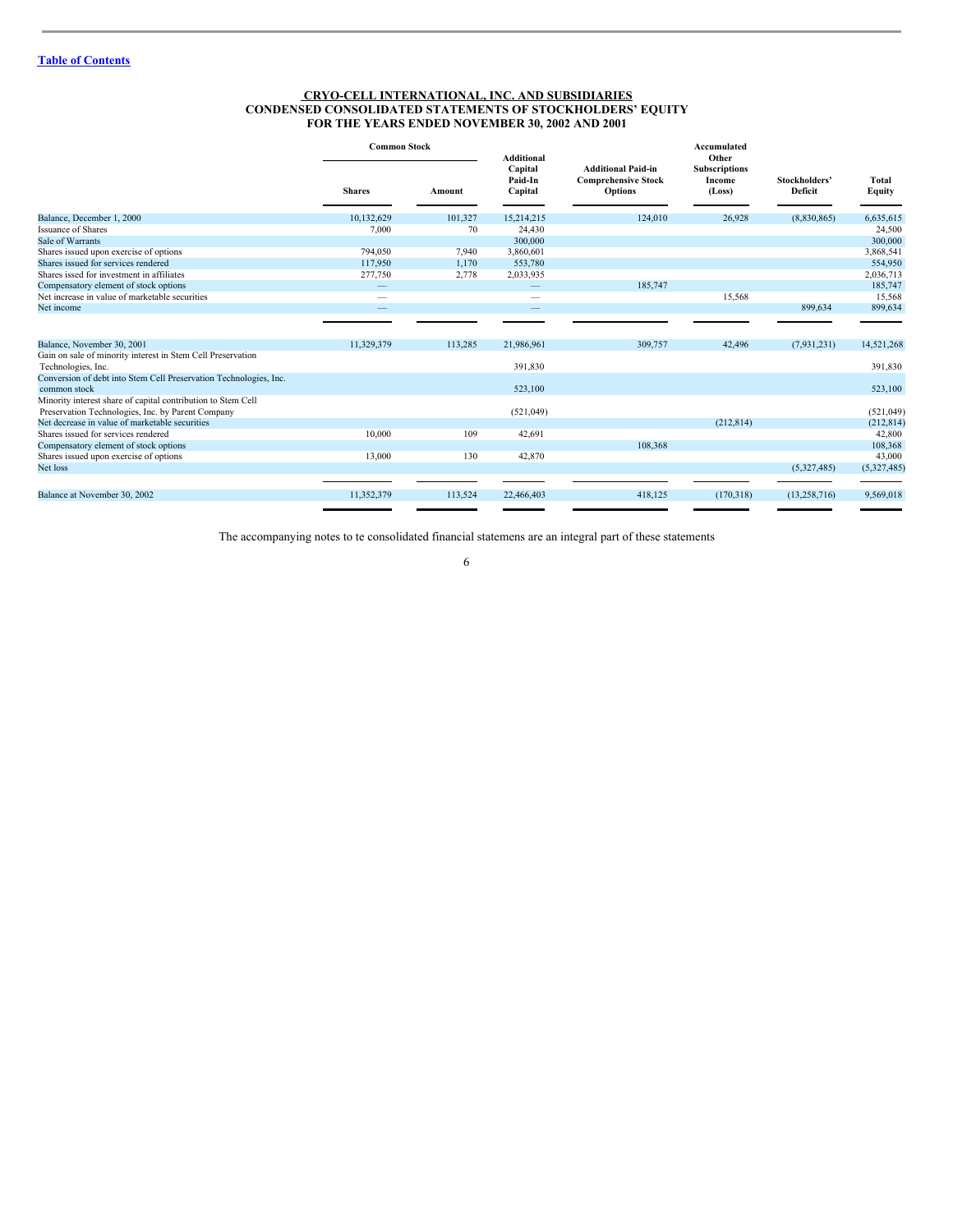#### <span id="page-8-0"></span>**CRYO-CELL INTERNATIONAL, INC. AND SUBSIDIARIES NOTES TO CONSOLIDATED FINANCIAL STATEMENTS NOVEMBER 30, 2002**

## **NOTE 1—SUMMARY OF CRITICAL AND SIGNIFICANT ACCOUNTING POLICIES**

#### **Description of Business.**

The Company was incorporated in Delaware on September 11, 1989 and is located in Clearwater, FL. The Company is in the business of collecting, processing and cryogenically storing umbilical cord (U-Cord<sup>TM</sup>) blood ('cellular storage') and the design and development of cellular storage devices used in its storage programs. The revenues recognized to date have been a combination of sales of its U-Cord program to customers and the sale of Revenue Sharing Agreements ('RSAs') to investors. The Company's headquarters facility in Clearwater, FL handles all aspects of its business operations including the processing and storage of specimens. In October 2002 the Company introduced a dual storage program whereby a portion of newly processed specimens will be stored in the Company's Clearwater, FL facility and the balance of the collected specimen will be stored at a facility in Arizona. The specimens are stored in both the Company's proprietary cellular storage system ('CCEL II') and commercially available cryogenic storage equipment.

The Company formed its then wholly owned Delaware subsidiaries, Safti-Cell, Inc., CCEL Immune System Technologies, Inc., Stem Cell Preservation Technologies, Inc. (formerly CCEL Expansion Technologies, Inc.) and CCEL Bio-Therapies, Inc., in 1993. In 2000 the Company formed Tumor Tissue Technology, Inc. and Stem Cell Preservation, Inc. As of November 30, 2001, no shares had been issued for any of these subsidiaries except for Stem Cell Preservation Technologies, Inc. (Note 2).

The accompanying consolidated financial statements as of November 30, 2002 and 2001 and for the years then ended include the accounts of the Company and all of its subsidiaries. All intercompany transactions have been eliminated in the consolidation.

On October 10, 2001, Saneron Therapeutics, Inc. merged into one of the Company's wholly owned subsidiaries, CCEL Bio-Therapies, Inc. ('CCBT'), which then changed its name to Saneron CCEL Therapeutics, Inc. ('SCT'). As part of the merger, the Company contributed 260,000 shares of its common stock, whose fair value was \$1,375,400 and 195,000 common shares of another of its subsidiaries, Stem Cell Preservation Technologies, Inc., whose fair value was \$3,900. At the conclusion of the merger, the Company retained 43.42% minority interest in SCT. The accompanying financial statements as of November 30, 2002 and 2001 reflect the investment in SCT at equity.

On September 20, 2001, the Board of Directors authorized the exchange of a 90% interest in one of its subsidiaries, Safti-Cell, Inc., to Redrock Partners. Redrock Partners will contribute land and construct a storage and preservation facility in Arizona. Prior to the exchange this subsidiary had no assets, liabilities or equity. In May 2001 Redrock Partners paid \$200,000 to acquire purchase warrants that expire on May 31, 2006 for 100,000 shares of the Company's common stock at \$6.00 per share. One of the Redrock Partners became a director of the Company in October 2001. All of the partners of Redrock Partners are shareholders of the Company.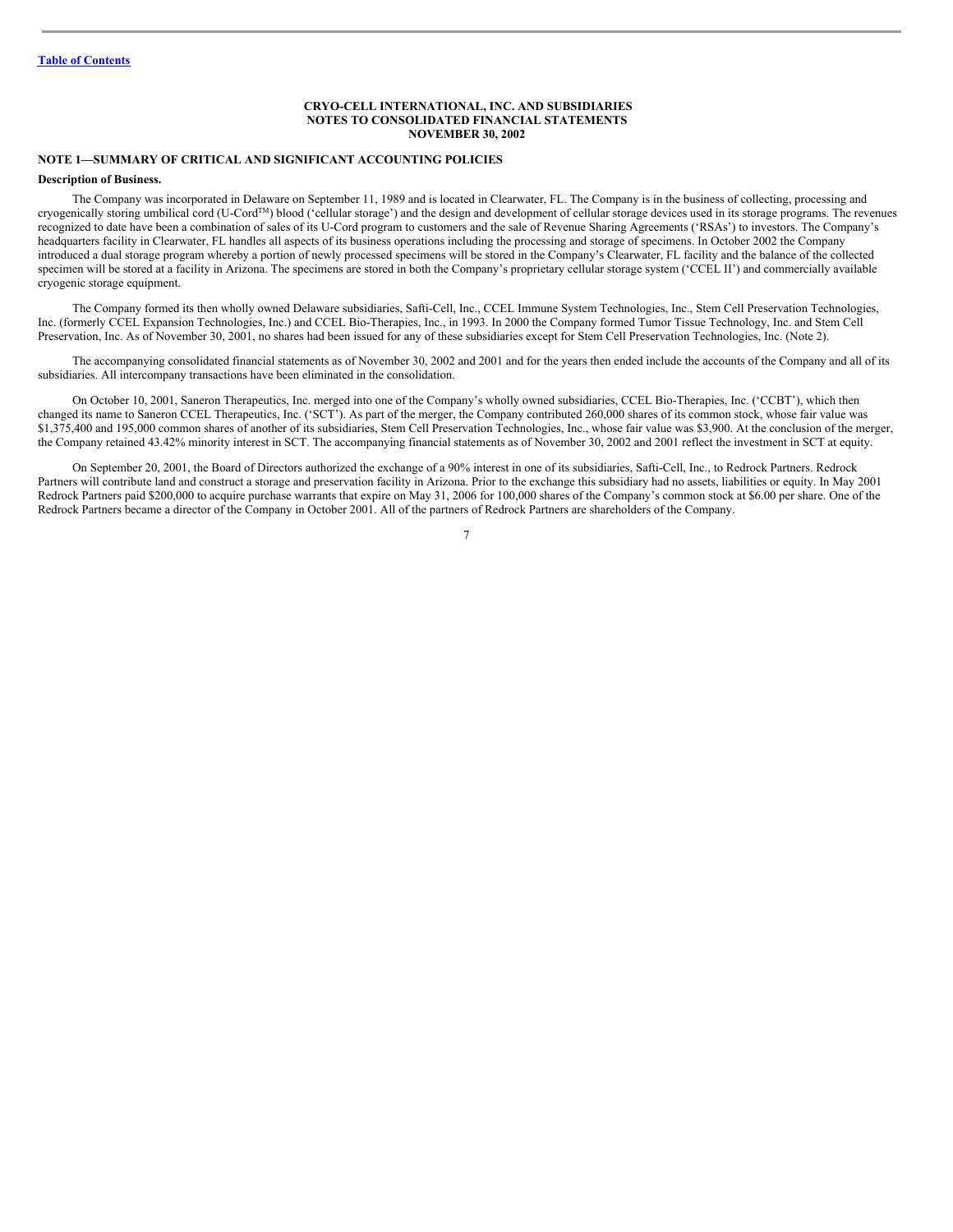In September 2000, the Company purchased a 6% equity interest in CRYO-CELL Europe, N.V. ('CCEU') for \$1,000,000. In fiscal 2001 the Company through a subsidiary, Stem Cell Preservation Technologies, Inc., ('SCPT') acquired an additional 1% of CCEU for \$150,000.

The Company on August 28, 2001 purchased 21.9% of CRYO-CELL Italia, S.r.l. ('CCI') from CCEU for \$1,800,000. The purchase was effectively paid for through the exercise of stock options by CCEU to purchase 200,000 shares of the Company's common stock. SCPT in October 2001 acquired a 2.19% interest in CCI from CCEU for \$150,000. The purchase price of the interests in CCI by both the Company and SCPT included a 21.9% and 2.19% interest, respectively, in a yet to be formed umbilical cord blood bank entity which is planned to commence operations. The Company has the first right of refusal to purchase from CCEU its remaining 18.91% interest in CCI. On October 3, 2001, the Company issued CCEU 17,750 shares of the Company's common stock whose fair value at issuance was \$112,713 as payment for an option to acquire an additional 60% interest in CCEU for \$13,500,000. During fiscal year 2002 the Company decided not to exercise this option and accordingly, the Company charged to operations as other expense the cost of the option. Both of these investments were reviewed for impairment by experts and as of November 30, 2002 these assets were deemed to be impaired. These assets' carrying values were adjusted to their appraisal value, which resulted in a charge to operations of \$1,881,883 in the fourth quarter of 2002.

#### **Revenue Recognition**

The Company records as Revenue income from processing and storage of specimens and income from revenue sharing agreements. The Company recognizes revenue from processing fees upon the completion of processing and cellular storage fees ratably over the contractual storage period. Revenue is recognized when the Company enters into a Revenue Sharing Agreement and the payment pursuant to the agreement has been satisfactorily assured.

The Company records as Other Income sales of marketing rights and royalty income from such rights. In fiscal 2002 and 2001, \$235,000 and \$700,000, were recognized as other income from the sale of marketing rights of the Company's U-Cord program to CCEU. In 2001 the Company sold an exclusive territorial license for Mexico, Ecuador and Central America for \$600,000. As the obligations of the Company have been completed the Company recognized \$500,000 in other income in fiscal 2001 and the balance was recorded in fiscal 2002. The license is for an initial term of two years and is renewable at the licensee's discretion in perpetuity. The Company also sold an exclusive license for the territory of Israel and the territory of Turkey and the Middle East. This licensee had the option to cancel the Turkey and Middle East portion of the license and apply the initial deposit toward the Israeli portion of the contract. The licensee opted to cancel the Middle East and Turkey license and the Company reduced each of its receivable and unearned income by \$500,000. The Company modified the terms of the original license, (see Note 10) resulting in an additional reduction in receivables and deferred revenues of \$400,000. As the Company's obligations under the agreement have been completed the Company recognized \$100,000 as other income in fiscal 2002.

In 2001, the Company entered into a revenue sharing agreement for a 37.5% interest in the storage revenues generated from within the State of Texas to two investors affiliated with the Company for \$750,000, all of which was recognized in revenue in fiscal 2001.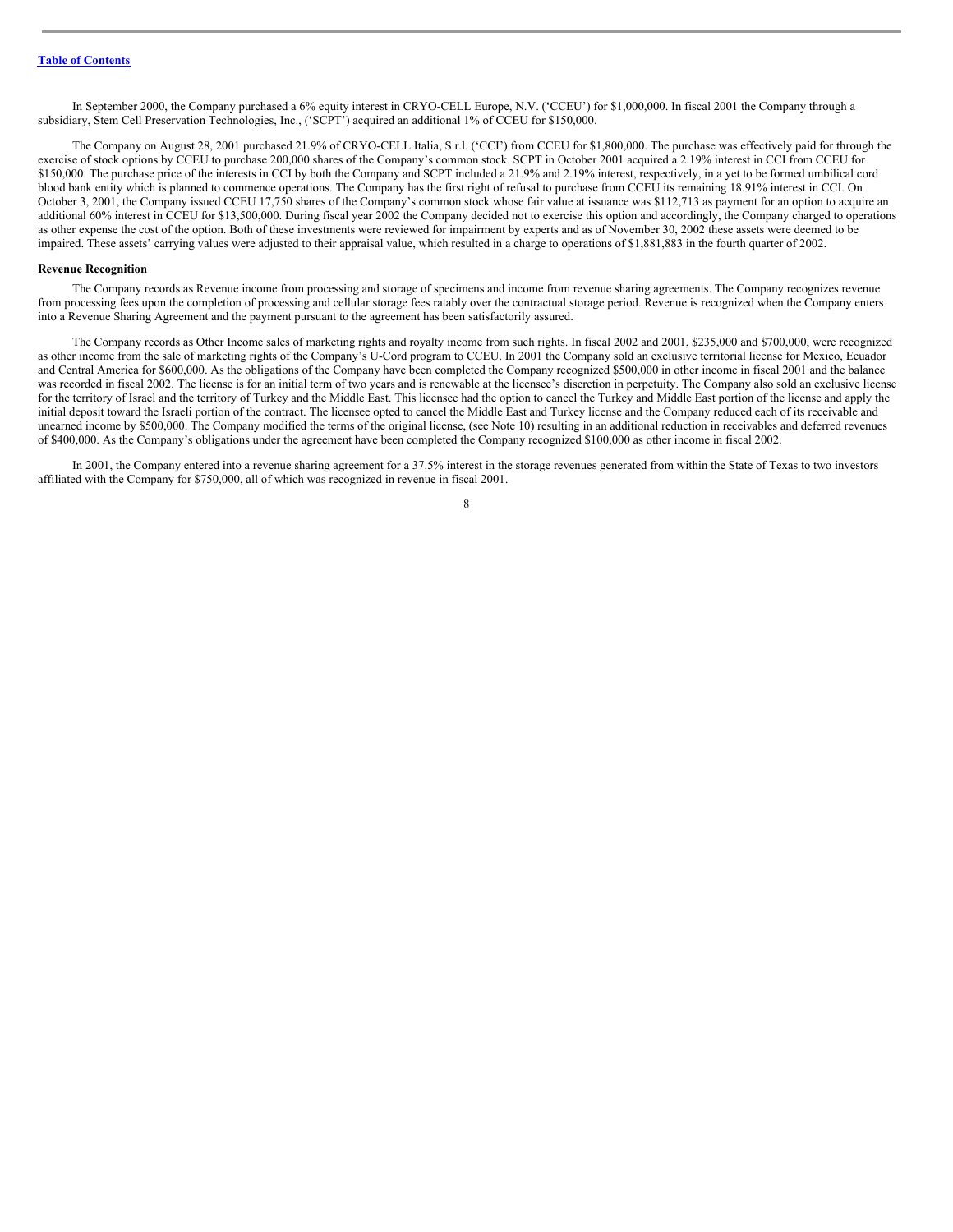#### **Basis of Presentation**

The accompanying financial statements have been prepared in accordance with accounting principles generally accepted in the United States of America.

#### **Concentration of Risks**

Financial instruments that potentially subject the Company to concentrations of credit risk are principally cash and cash equivalent accounts in financial institutions, which often exceed the Federal Depository Insurance limit. The Company places its cash with high quality financial institutions and believes it is not exposed to any significant credit risk.

The Company depends on one company for the source of its collection kits and another company for the manufacture of its CCEL II cellular storage unit. However, the Company believes that alternative manufacturing sources are available.

#### **Use of Estimates**

The preparation of financial statements in conformity with accounting principles generally accepted in the United States of America requires management to make estimates and assumptions that affect the amounts and disclosures reported in the financial statements and accompanying notes. Accordingly, actual results could differ from those estimates.

## **Reclassifications**

Reclassifications have been made to the prior year's Consolidated Financial Statements to conform to the fiscal 2002 presentation.

#### **Cash and Cash Equivalents**

Cash and equivalents consist of highly liquid investments with a maturity date at acquisition of three months or less.

## **Marketable Securities**

The Company accounts for marketable securities in accordance with Statement of Financial Accounting Standards No. 115, "Accounting for Certain Investments in Debt and Equity Securities." All of the Company's marketable securities are classified as available-for-sale as of the balance sheet date and are stated at fair value, with unrealized gains and losses recorded as a component of stockholders' equity (See Note 3).

#### **Receivables**

Receivables consist of the amounts due from clients that have enrolled in the U-Cord processing and storage program and amounts due from license affiliates.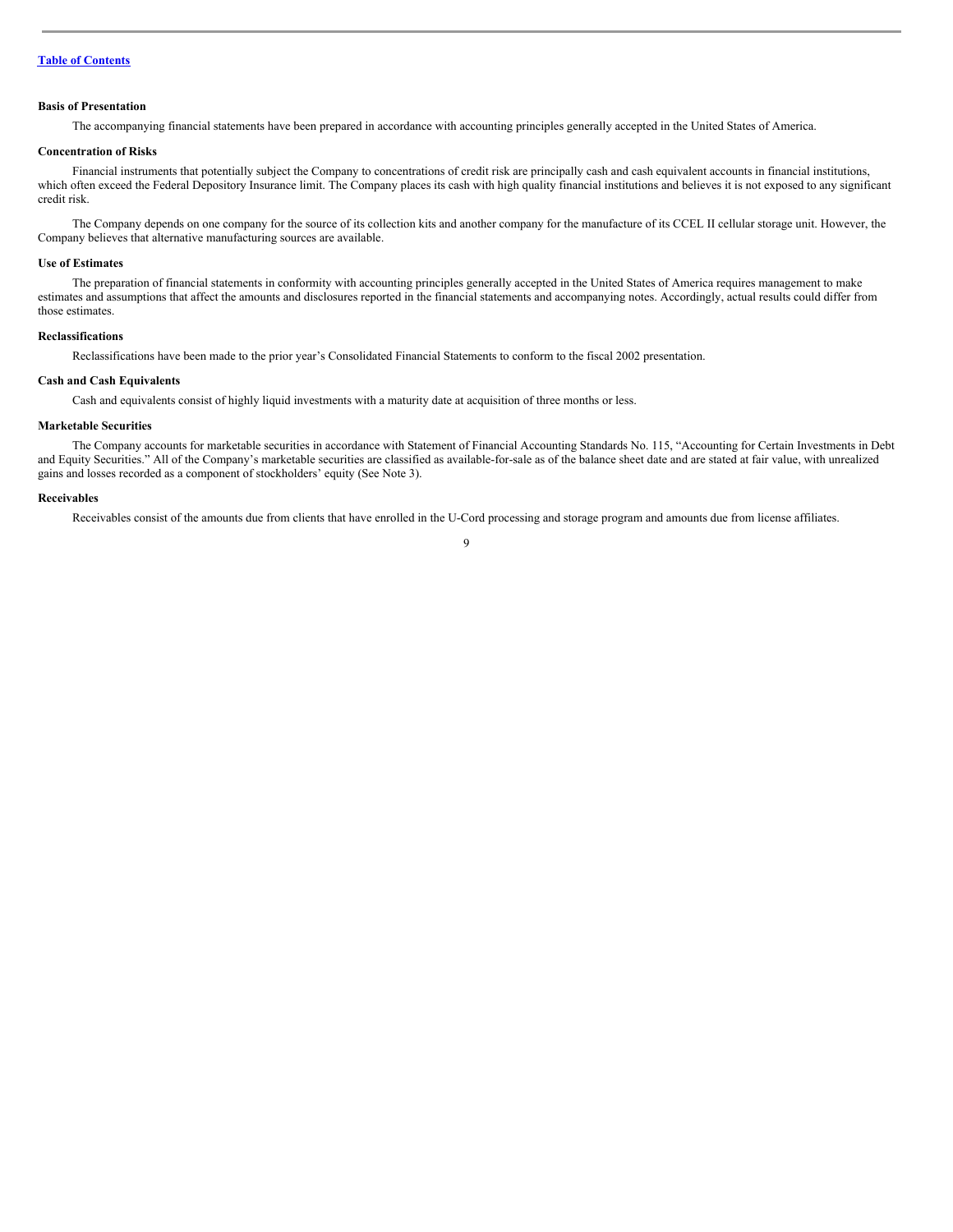#### **Intangible Assets**

Costs incurred in connection with filing patent and trademark applications are capitalized. Patents and trademarks granted are amortized on a straight-line basis over estimated useful lives of 10 and 3 years, respectively. Abandoned patents are expensed in the year of abandonment.

#### **Property and Equipment**

Property and equipment are stated at cost. Depreciation is provided primarily by the straight-line method over the estimated useful lives of the related assets. Leasehold improvements are amortized over the shorter of the respective life of the lease or the estimated useful lives of the improvements. Upon the sale or retirement of depreciable assets, the cost and related accumulated depreciation will be removed from the accounts and the resulting profit or loss will be reflected in income. Expenditures for maintenance, repairs and minor betterments are expensed as incurred. Estimated useful lives of property and equipment are as follows:

| Machinery and equipment | $5-10$ vears |
|-------------------------|--------------|
| Furniture and fixtures  | 5-7 years    |
| Condominium             | $27.5$ years |

#### **Long-Lived Assets**

Long-lived assets and identifiable intangibles to be held and used are reviewed for impairment whenever events or changes in circumstances indicate that the carrying amount may not be recoverable as proscribed under Statement of Financial Accounting Standards No. 121, "Accounting for the Impairment of Long-Lived Assets and for Long-Lived Assets to be Disposed of "("SFAS 121"). Impairment is measured by comparing the carrying value of the long-lived asset to the estimated undiscounted future cash flows expected to result from uses of the assets and their eventual disposition. At November 30, 2001, the carrying values of the Company's other assets and liabilities approximated their estimated fair values. At November 30, 2002, the Company's investments in its European affiliates were deemed to be impaired and their carrying values were adjusted to their appraised values. The carrying values of the Company's other assets and liabilities approximated their fair values at November 30, 2002.

#### **Research, Development Costs and Related Engineering Costs**

Research, development and related engineering costs are expensed as incurred.

## **Cost of Sales**

Cost of sales represents the associated expenses resulting from the processing, testing and storage of the U-Cord specimens.

#### **Income (Loss) per Common Share**

In 1998, the Company adopted the provisions of Statement of Financial Accounting Standards No. 128, "Earnings Per Share" ("SFAS 128") which requires the disclosure of basic and diluted earnings per common share for all periods presented. Basic and diluted earnings per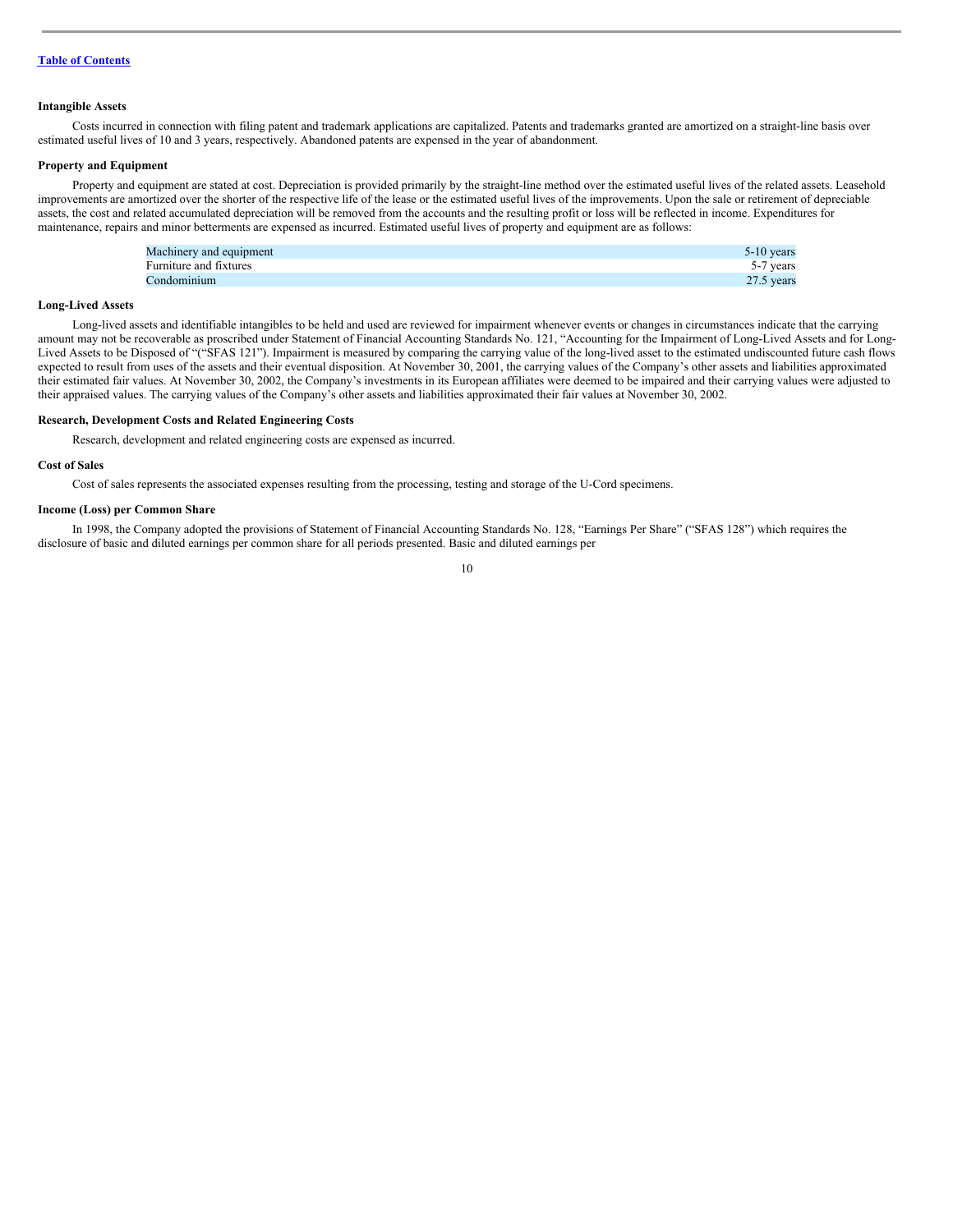## **Table of [Contents](#page-1-0)**

share are calculated based on the weighted average number of common shares outstanding during the period. Diluted earnings per share also gives effect to the dilutive effect of stock options and warrants (calculated based on the treasury stock method). The Company does not present diluted earnings per share, as the effect of potentially dilutive shares from stock is antidilutive.

#### **Employees Stock Plans**

The Company accounts for its stock options in accordance with the provisions of the Accounting Principles Board (APB) Opinion No. 25, "Accounting for Stock Issued to Employees." As permitted under SFAS No. 123, "Accounting for Stock-Based Compensation," the Company continues to apply the provisions of APB No. 25 for purposes of determining net income and has adopted the pro forma disclosure requirement of SFAS No. 123.

## **Recently Issued Accounting Pronouncements**

In June 2001, the FASB issued SFAS No. 141, "Business Combinations", and SFAS No. 142, "Goodwill and Other Assets". Under these new standards, all acquisitions subsequent to June 30, 2001 must be accounted for under the purchase method of accounting, and purchased goodwill is no longer amortized over its useful life. Rather, goodwill will be subject to a periodic impairment test based upon its fair value.

In August 2001, the FASB issued SFAS No. 143, "Accounting for Asset Retirement Obligations" (SFAS 143). SFAS 143 establishes accounting standards for recognition and measurement of a liability for the costs of asset retirement obligations. Under SFAS 143, the costs of retiring an asset will be recorded as a liability when the retirement obligation arises, and will be amortized to expense over the life of the asset.

In October 2001, the FASB issued SFAS No. 144, "Accounting for the Impairment or Disposal of Long-Lived Assets". This pronouncement addresses financial accounting for the impairment or disposal of long-lived assets and discontinued operations.

In July 2002, the FASB issued SFAS No. 146 "Accounting for Costs Associated with Exit or Disposal Activities" (Statement No. 146), which supercedes EITF No. 94- 3, "Liability Recognition for Certain Employment Termination Benefits and Other Costs to Exit an Activity." Statement No. 146 requires companies to record liabilities for costs associated with exit or disposal activity. Adoption of this standard is effective for exit or disposal activities that are initiated after December 31, 2002. The Company believes the adoption of these this pronouncements will not have a material impact on the Company.

## **NOTE 2—STEM CELL PRESERVATION TECHNOLOGIES, INC.**

The Board of Directors of the Company declared a dividend payable in shares of common stock of the Company's subsidiary, Stem Cell Preservation Technologies, Inc. (SCPT) on July 25, 2001. The Company's shareholders of record on August 31, 2001 are to receive three (3) shares of SCPT common stock for every four (4) shares of the Company's common stock the Company's shareholders own as of the record date of August 31, 2001. An independent appraisal valued SCPT as of August 31, 2001 at \$62,500 or less than \$0.01 per share, as adjusted for forward split of 1,350 to 1 in September 2001.

The Board of Directors of the Company on August 21, 2001 set aside 1,000,000 shares of

<sup>11</sup>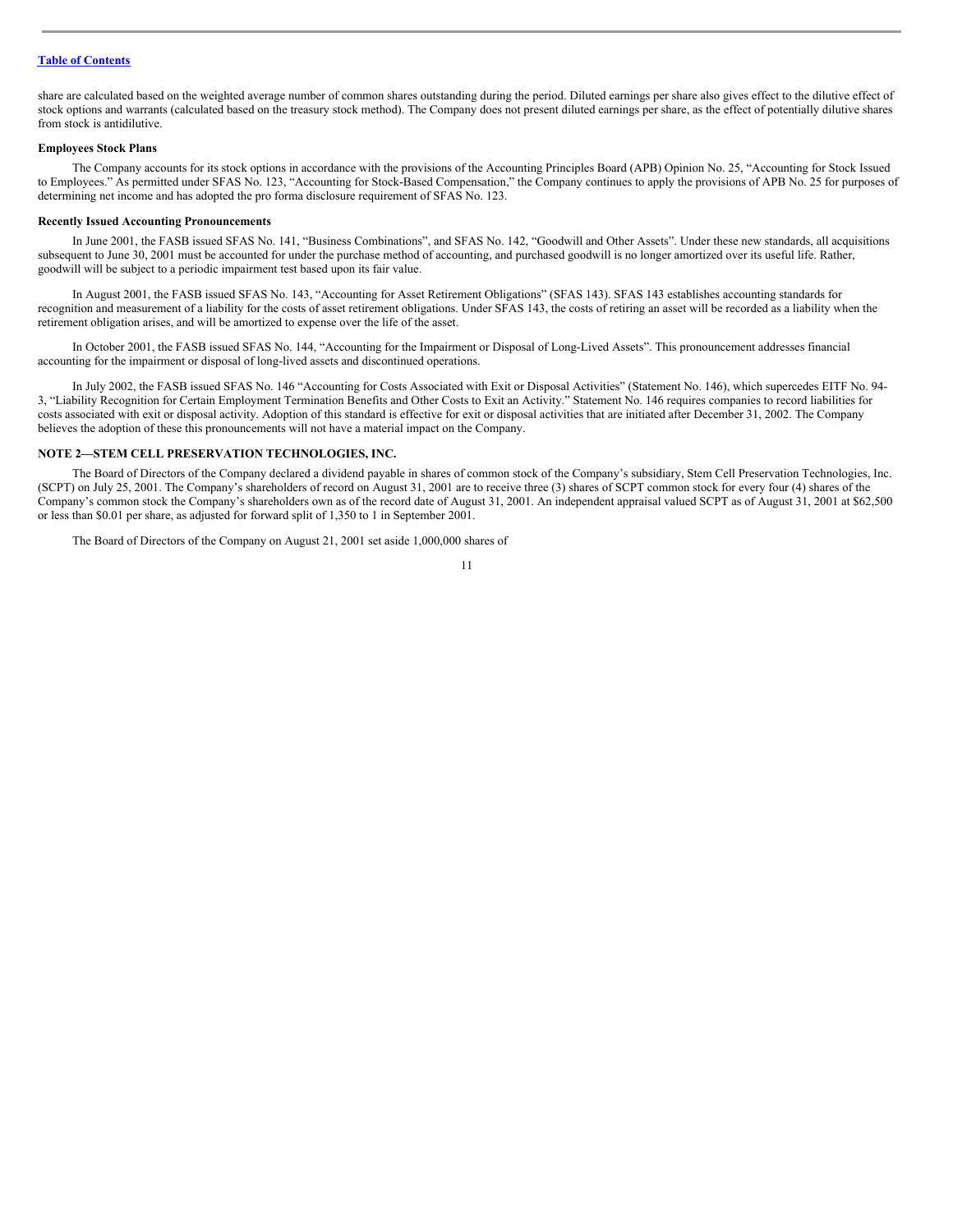## **Table of [Contents](#page-1-0)**

the common shares of SCPT (as adjusted for the September 2001 forward split) owned b CRYO CELL International, Inc. for the purpose of incentives for the recruiting of and rewarding of key SCPT executives. SCPT cancelled these shares and retired these shares. During fiscal 2001, three officers of SCPT had received stock grants of 25,000 common shares each under this plan for services rendered and 925,000 common shares are available for future issuance. The fair value of the shares granted was \$1,500, which was charged to operations.

The Company's Board of Directors on August 29, 2001 granted options to purchase an aggregate of 850,000 common shares of SCPT at \$0.02 per share to four officers of the Company. The grant price was in excess of the fair value of the shares at the date of grant. Three of the officers exercised their options for 805,000 common shares and at November 30, 2002 an option for 45,000 of these shares to the Company's former President (See Legal Proceedings) was not exercised. The Board of Directors of the Company also authorized the issuance of 195,000 common shares of SCPT to Saneron CCEL Therapeutics, Inc. (See Note 4).

In July 2001, SCPT entered into a financing agreement with Financial Holdings and Investments Corp. (FHIC) whereby SCPT borrowed \$500,000 as evidenced by an 8% interest bearing note payable no later than thirteen months from the date of the note provided SCPT shall repay \$300,000 of the principal if and when the SCPT realizes \$1,500,000 from the sale of its securities. SCPT agreed to issue FHIC 250,000 (as per May 22, 2002 amendment below, shares reduced to 150,000) of its common shares, as adjusted for the September 2001 forward split, as additional compensation. SCPT's counsel also received 45,000 common shares for its legal services. Both issuances of shares were valued at their fair value of \$3,400 and reflected in accompanying financial statements as deferred financing costs. SCPT used \$300,000 of the proceeds received as payment for its investment in CRYO-CELL Europe NV and CRYO-CELL Italia, S.r.l.

On November 1, 2001, SCPT offered for sale 1,250,000 shares of its common stock at \$2.00 per share in a private placement offering through a private placement agent, Newbridge Securities Corporation, a subsidiary of FHIC. The placement agent was to receive a commission of 10% of the gross proceeds from the offering and a nonaccountable expense reimbursement of 3% of the gross sale proceeds. The Placement Agent originally was to receive warrants to acquire 25,900 common shares exercisable at \$2.20 per share. As per the May 22, 2002 debt conversion agreement (see below), the warrant issuance was cancelled in exchange for the issuance of 22,500 common shares. The number of shares purchasable under these warrants is equal to 10% of the shares sold under the private offering. The offering period originally terminated on December 31, 2001 but was extended until February 28, 2002. By the closing of the offering on February 28, 2002, accredited investors subscribed for 259,000 common shares at \$2.00 per share for a total of \$518,000. Offering costs amounted to \$126,170. Of the 13,279,000 issued and outstanding common shares of SCPT at November 30, 2002, the Company owned 11,500,000 (86.6%) shares. Upon payment of the dividend the Company will own approximately 3,200,000 (24.9%) shares of SCPT.

On May 22, 2002, FHIC agreed to convert the \$500,000 note and accrued interest thereon into 250,000 shares of SCPT's common stock and was paid an incentive fee of \$20,000 to convert the note into the common shares. The conversion agreement also required FHIC to reduce the 250,000 shares of SCPT's common stock received as additional compensation under the original terms of the July 2001 financing agreement to 150,000 shares in full satisfaction.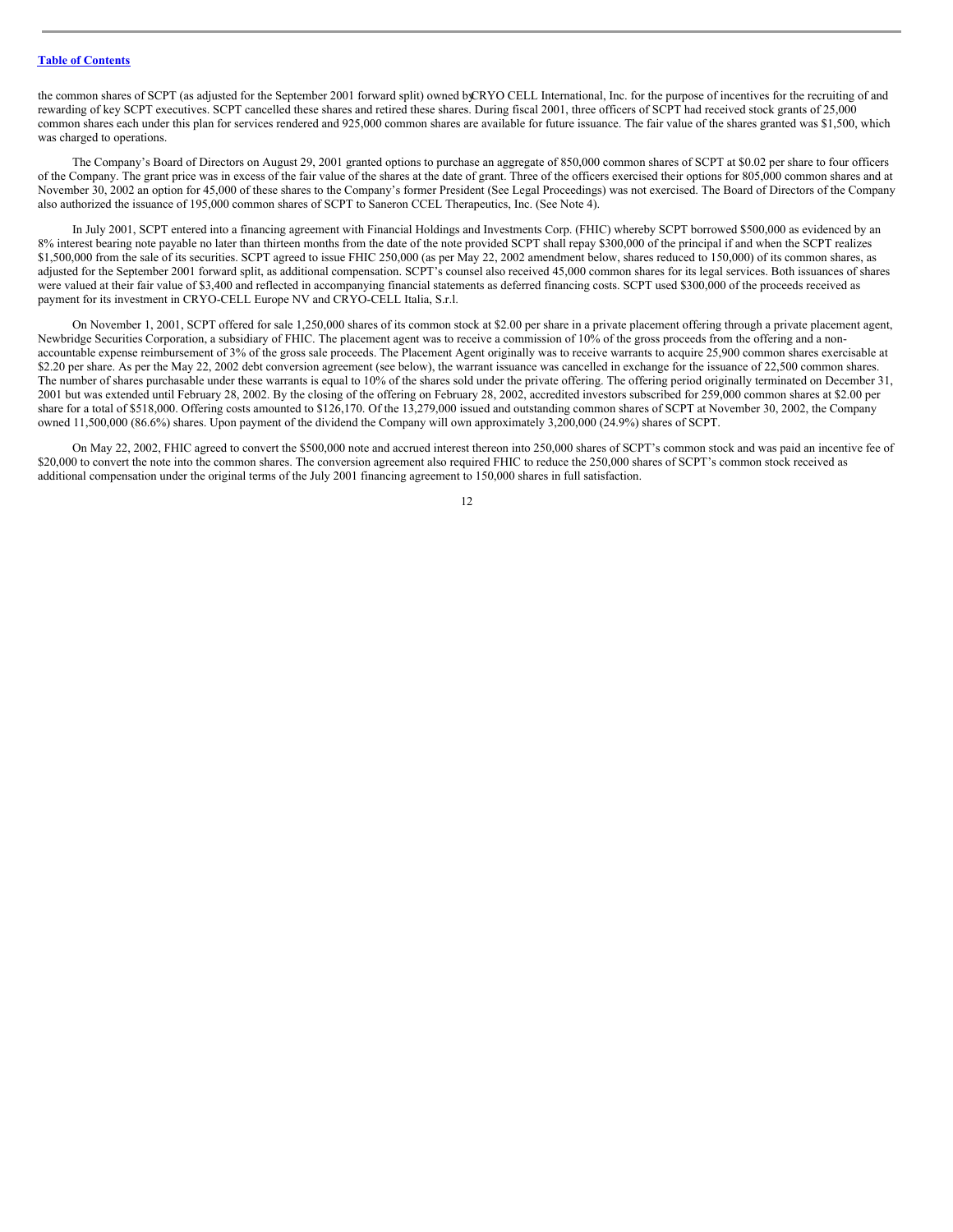#### **NOTE 3—MARKETABLE SECURITIES.**

The Company holds certain marketable securities from time to time as described below**:**

## Return on Investment Corporation

In August 2000 Return on Investment Corporation (ROI) merged into Net/Tech International, Inc. (NTTI). ROI exchanged one share of common stock for twenty shares of NTTI common stock. In November 1998 the Company's ownership percentage in NTTI decreased to less than 20% of the outstanding shares of NTTI. In previous years, the Company accounted for its investment in NTTI using the equity method but as of the date upon which its ownership percentage fell below 20% the Company used the guidance in SFAS 115 "Accounting for Certain Investments in Debt and Equity Securities", as described above, to account for the investment. Since NTTI stock was thinly traded and subject to considerable price fluctuation, if the Company were to attempt to sell large blocks of shares, it was unlikely that the Company would be able to obtain the exchange market value as listed. This security was therefore subject to considerable market risk as well as certain trading restrictions that limit the number of shares that can be sold during a 90-day period.

The Company recognized losses under the equity method for the NTTI investment during 1998 reducing the cost basis of the stock to \$0. The proceeds from the sale and realized gains on the sale of the stock during 1998 were both \$515,574. The unrealized gain has been recorded as a component of stockholders' equity in the amount of \$58,848 and \$222,316 to reflect the fair market value of the investment as of November 30, 2002 and 2001, respectively.

#### Other Securities

In 1997 the Company acquired 100,000 shares of an equity security in payment for the sale of a Revenue Sharing Agreement. The original cost as determined by the trading price on the date of acquisition was \$400,000. During February and March 2001, the Company sold 46,000 shares. The gross proceeds for the sales were \$52,101, which resulted in a loss of \$131,899, which is recognized as a loss on sale of securities. The fair value of this security as of November 30, 2002 and 2001 was \$12,960 and \$36,180 respectively and the unrealized holding loss on this security was \$203,040 and \$179,820 as of November 30, 2002 and 2001, respectively.

Additionally, the Company made investments in Class A mutual funds in 2002 with a fair value of \$3,053,535 as of November 30, 2002. As the cost of these investments was \$3,079,661, the unrealized holding loss on these investments is \$26,126 at November 30, 2002.

## **NOTE 4—INVESTMENTS IN AFFILIATES.**

## **Saneron CCEL Therapeutics, Inc.**

On October 10, 2001, the Company's subsidiary, CCEL Bio-Therapies, Inc. (CCBT), effected the July 10, 2001 merger agreement with Saneron Therapeutics, Inc. (STI) with CCBT remaining as survivor. The STI shareholders received 56.58% of the merged entity and the Company retained a 43.42% interest. Prior to the merger, CCBT was inactive and had no assets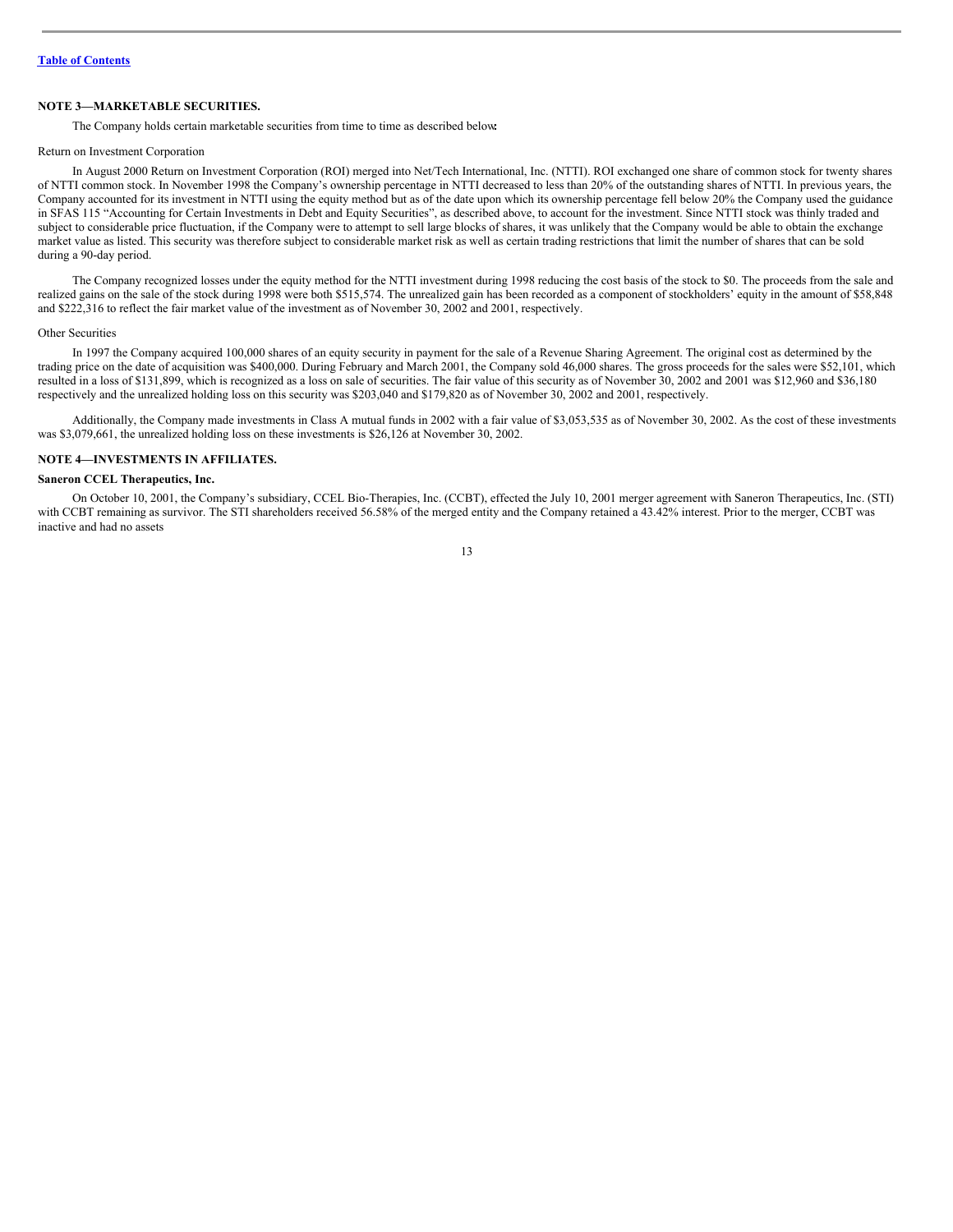or liabilities. The agreement required the Company to (i) contribute to CCBT 260,000 shares of its common stock (which were actually issued on February 14, 2002) and 195,000 shares of common stock of its subsidiary, SCPT, (ii) convert an advance of \$150,000 to STI to capital, (iii) assign certain licenses for stem cell research between the Company, The University of South Florida and the University of South Florida Research Foundation, including all obligations that the Company had under such license agreements, and, (iv) change CCBT's name to Saneron CCEL Therapeutics, Inc. The fair value of the assets contributed by the Company aggregated \$2,377,900. STI at the merger date had a historical capital deficiency of \$10,000, which included intangible assets that were not assigned any value by its management. The intangible assets of STI consist of patents and all marketing rights thereto, licenses, research and development, and future research grants of approximately \$3,000,000. The merger caused the recognition of \$3,248,600 in intangible assets on the books of CCBT, which upon review for impairment, as of November 30, 2002, is not considered to be impaired. The Company recorded a charge to operations of \$303,389 in fiscal 2002 for its pro rata share of CCBT's results of operations as required under the equity method of accounting for minority owned subsidiary. In February 2003 an independent valuation appraised the Company's 43.42% minority stake in Saneron CCEL Therapeutics, Inc. at \$3 million.

#### **CRYO-CELL Europe N V**

On September 28, 2000, the Company purchased a 6% equity interest in CRYO-CELL Europe, NV (CCEU) for \$1,000,000. In October 2001 the Company's subsidiary, Stem Cell Preservation Technologies, Inc. (SCPT) acquired a 1% interest in CCEU for \$150,000. The Company had an independent appraisal performed in February 2003 to determine the fair market value of this investment. As a result of this appraisal, the Company determined that the value of its investment has been impaired. Accordingly, the Company has charged \$410,333 to operations as an asset impairment.

On October 3, 2001, the Company issued to CCEU, 17,750 shares of the Company's common stock, whose fair value at issuance was \$112,713, as payment for an option to acquire an additional 60% interest in CCEU for \$13,500,000. The Company has decided not to exercise this option and accordingly, the Company charged \$112,713 to operations as other expense during fiscal 2002.

#### **CRYO-CELL Italia, S.r.l.**

On August 29, 2001, the Company purchased a 21.9% interest in CRYO-CELL Italia S.r.l. ('CCI") from CCEU valued at \$1,800,000. SCPT, simultaneous with its investment in CCEU referred above, also acquired a 2.19% interest in CCI from CCEU for \$150,000. The Company's investments in shares of CCI were in anticipation of CCI's opening of an umbilical cord blood bank within Italy. In connection with its purchase of an interest in CCI, the Company also received a first right of refusal to purchase from CCEU its remaining 18.91% interest in CCI. The excess of cost of the investment in CCI over the book value of Italia at the time of acquisition was approximately \$1,850,000. The Company originally recorded its effective 24.09% interest (on a combined basis with SCPT) in CCI under the equity method, which approximates the cost of the Company's cost of the equity investment. However, the Company had an independent appraisal performed in February 2003 to determine the fair market value of this investment. As a result of this appraisal, the Company determined that the value of its investment has been impaired. Accordingly, the Company has charged \$1,471,500 to operations as an asset impairment. Following finalization of the expected dividend of the SCPT shares to shareholders of record on

<sup>14</sup>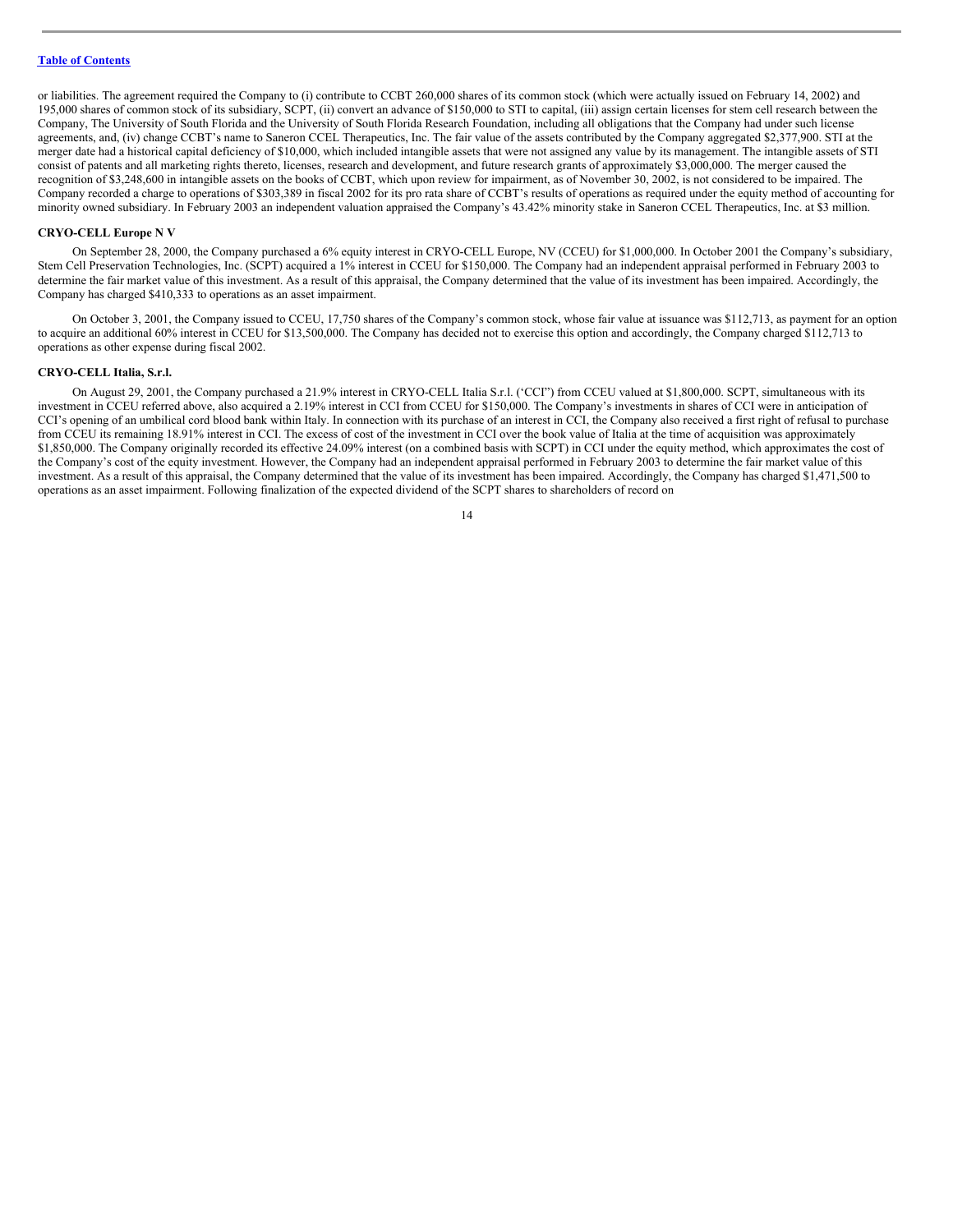August 31, 2001 the Company's interest will be reduced to the extent of SCPT's interest in CCI.

In February 2002, the Italian Ministry of Health issued an ordinance restricting private cord blood collection. The statutory basis under Italian law for this action was Section 107 of the Regulation of Transfusion and Production of Blood Products, which requires that these activities be conducted by duly licensed organizations. In April and May 2002 petitions against the ordinance were brought by CCI and three mothers in separate actions. CCI and the mothers prevailed in all circumstances resulting in the court permitting the collection and export of the cord blood specimens. In January 2003, the Italian Ministry of Health extended the previously issued ordinance for an additional year. Draft blood product and banking legislation is currently pending in the Italian Parliament which includes a provision that expressly allows private cord blood banking activities within the country.

In July 2002 the Company was informed by a 51% shareholder of CCI that the shares of CCI which were purchased by the Company and SCPT from CCEU have not yet been reflected on CCI's share register and under Italian law the Company is therefore not recognized as a shareholder. On October 18, 2002, the 51% shareholder informed the Company that it will assist the Company in making the share transfer. The Company has sent all appropriate documentation to CCI to meet the requirements of Italian law. The Company is currently awaiting the original documents reflecting the Company's ownership on CCI's register.

## **NOTE 5—PROPERTY AND EQUIPMENT.**

The major classes of property and equipment are as follows:

|                                                 | 2002            |               | 2001      |  |
|-------------------------------------------------|-----------------|---------------|-----------|--|
| Condominium                                     | 85,000<br>\$    | \$            | 85,000    |  |
| Furniture and equipment                         | 1,641,041       |               | 1,197,127 |  |
| Cellular storage units                          | 150,000         |               | 1,171,240 |  |
| Leasehold improvements                          | 402,338         |               | 189,377   |  |
| Equipment                                       | 1,242,211       |               | 1,531,137 |  |
|                                                 |                 |               |           |  |
|                                                 | 3,520,590       |               | 4,172,881 |  |
| Less: Accumulated depreciation and amortization | 887,759         |               | 988,998   |  |
|                                                 | 2,632,831<br>\$ | <sup>\$</sup> | 3,184,883 |  |
|                                                 |                 |               |           |  |

Depreciation expense charged to operations was \$718,476 in 2002 and \$500,434 in 2001.

During fiscal 2002 the Company reviewed its long-lived assets and determined that certain equipment was not being fully utilized and would be not be utilized in the foreseeable future and had suffered permanent impairment in value. The aggregate charge to operations was \$971,461 of which \$679,678 related to the Company's third generation cryogenic preservation equipment ('CCEL III'), which is being abandoned. The other \$291,783 charge to operations is for the excess quantity of equipment.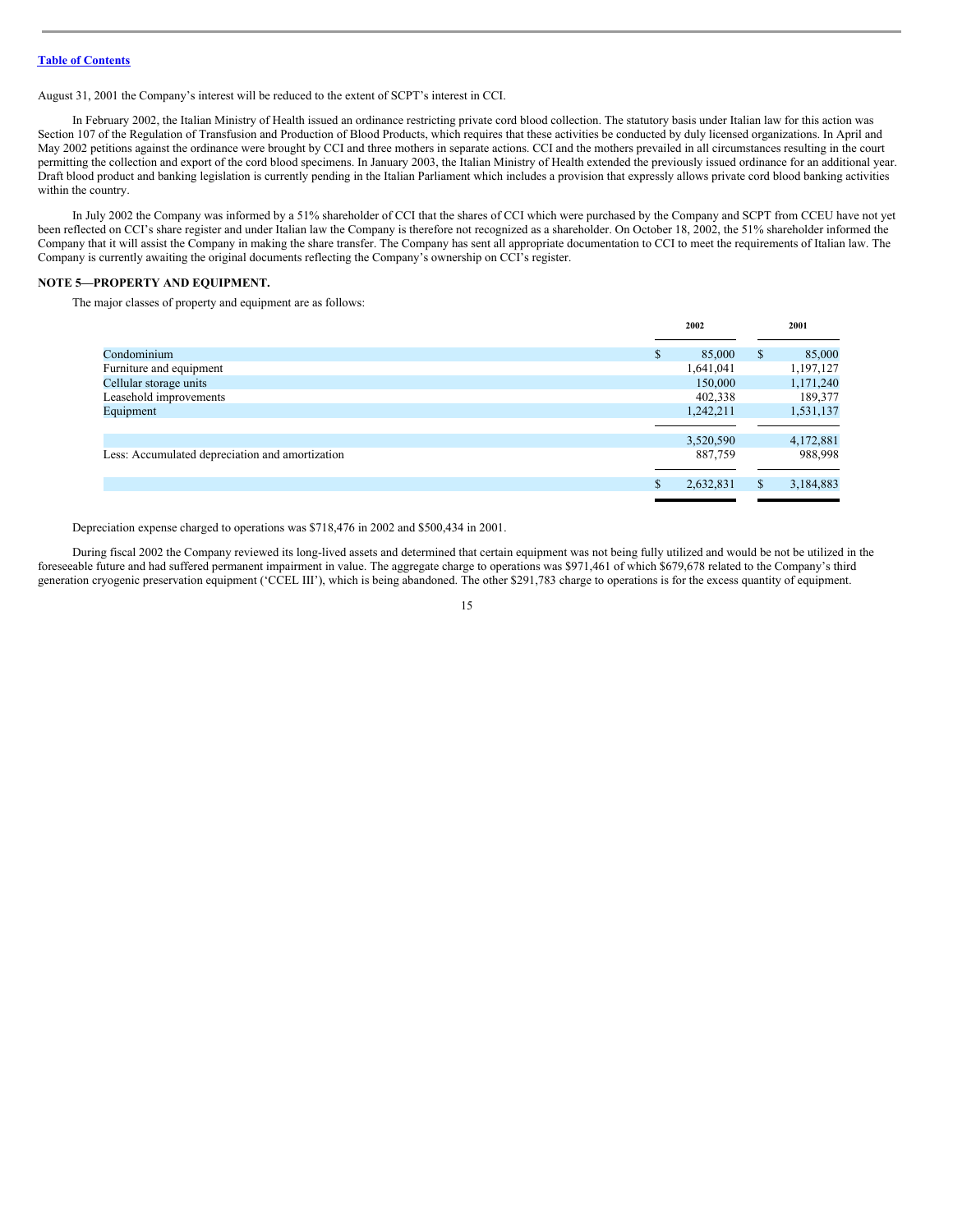#### **NOTE 6—INTANGIBLE ASSETS.**

The Company has patented technology related to its automatic cryogenic preservation equipment and has received patents for additional functions of the cryogenic unit for an additional unit that incorporates a multi-chambered design, and for a process for controlled freezing/thawing. The Company has been granted patents in several countries. The Company amortizes the costs of obtaining these patents over their useful lives. Amortization charged to operations in 2002 was \$20,425 and \$10,944 in 2001.

## **NOTE 7—ACCRUED EXPENSES AND OTHER CURRENT LIABILITIES.**

Accrued expenses and other current liabilities are as follows:

|                                             |               | November 30, |    |         |  |
|---------------------------------------------|---------------|--------------|----|---------|--|
|                                             |               | 2002         |    | 2001    |  |
| Consultants and patent costs                | <sup>\$</sup> | 1,137        | S  | 31,000  |  |
| State income and franchise taxes            |               | 161,500      |    |         |  |
| Legal and accounting                        |               | 488,350      |    | 90,000  |  |
| Research, development and engineering costs |               | 210,000      |    |         |  |
| Payroll and payroll taxes                   |               | 116,665      |    | 62,633  |  |
| General expenses                            |               | 151.323      |    | 64.747  |  |
|                                             | <sup>S</sup>  | 1,128,975    | S. | 248,380 |  |

## **NOTE 8—INCOME TAXES.**

The Company has no provisions for current or deferred federal income taxes for the years ended November 30, 2002 and 2001.

Under the asset and liability method of SFAS No. 109 "Accounting for Income Taxes", deferred tax assets and liabilities are recognized for the estimated future tax consequences attributable to differences between financial statement carrying amounts of existing assets and liabilities and their respective tax bases. Deferred tax assets and liabilities are measured using enacted tax rates expected to be recovered or settled. As of November 2002 and 2001 the tax effects of temporary differences that give rise to the deferred tax assets are as follows: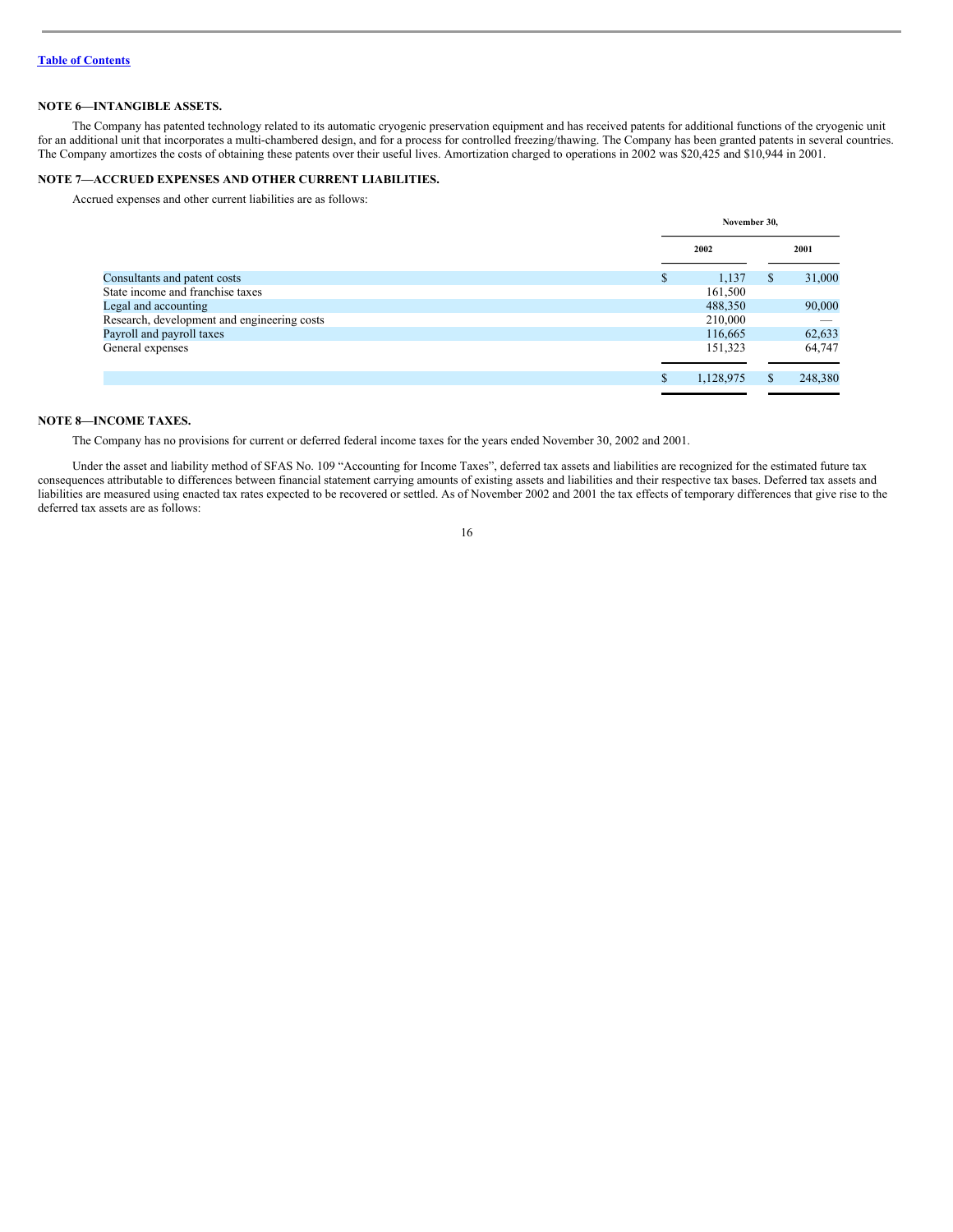|                                                 | November 30,    |    |           |  |
|-------------------------------------------------|-----------------|----|-----------|--|
|                                                 | 2002            |    | 2001      |  |
| Deferred tax assets:                            |                 |    |           |  |
| Net operating loss carryforwards                | \$<br>1,807,508 | \$ | 2,192,760 |  |
| Tax over book basis in unconsolidated affiliate | 1,012,491       |    | 235,208   |  |
| Valuation reserves                              | 238,849         |    | 11,348    |  |
| Depreciation and other                          | (147,161)       |    | (93, 738) |  |
|                                                 |                 |    |           |  |
|                                                 | 2,911,687       |    | 2,345,578 |  |
| Less: Valuation allowance                       | 2,911,687       |    | 2,345,578 |  |
|                                                 |                 |    |           |  |
|                                                 | \$<br>_         | \$ |           |  |
|                                                 |                 |    |           |  |

The Company has unused net operating losses available for carryforward to offset future federal taxable income. The Tax Reform Act of 1986 contains provisions that limit the utilization of net operating losses if there has been an "ownership change". Such an "ownership change" as described in Section 382 of the Internal Revenue code may limit the Company's utilization of its net operating loss carryforwards. The net operating loss carryforwards expire during the following year and amounts:

| Year | Amount          |  |  |
|------|-----------------|--|--|
| —    |                 |  |  |
| 2010 | \$<br>29,000    |  |  |
| 2012 | 1,009,000       |  |  |
| 2013 | 1,784,000       |  |  |
| 2014 | 577,000         |  |  |
| 2015 | 1,358,000       |  |  |
| 2016 | __              |  |  |
|      |                 |  |  |
|      | \$<br>4,757,000 |  |  |
|      |                 |  |  |

A reconciliation of income tax benefits with the amount of tax computed by applying the federal statutory rate to pretax income follows: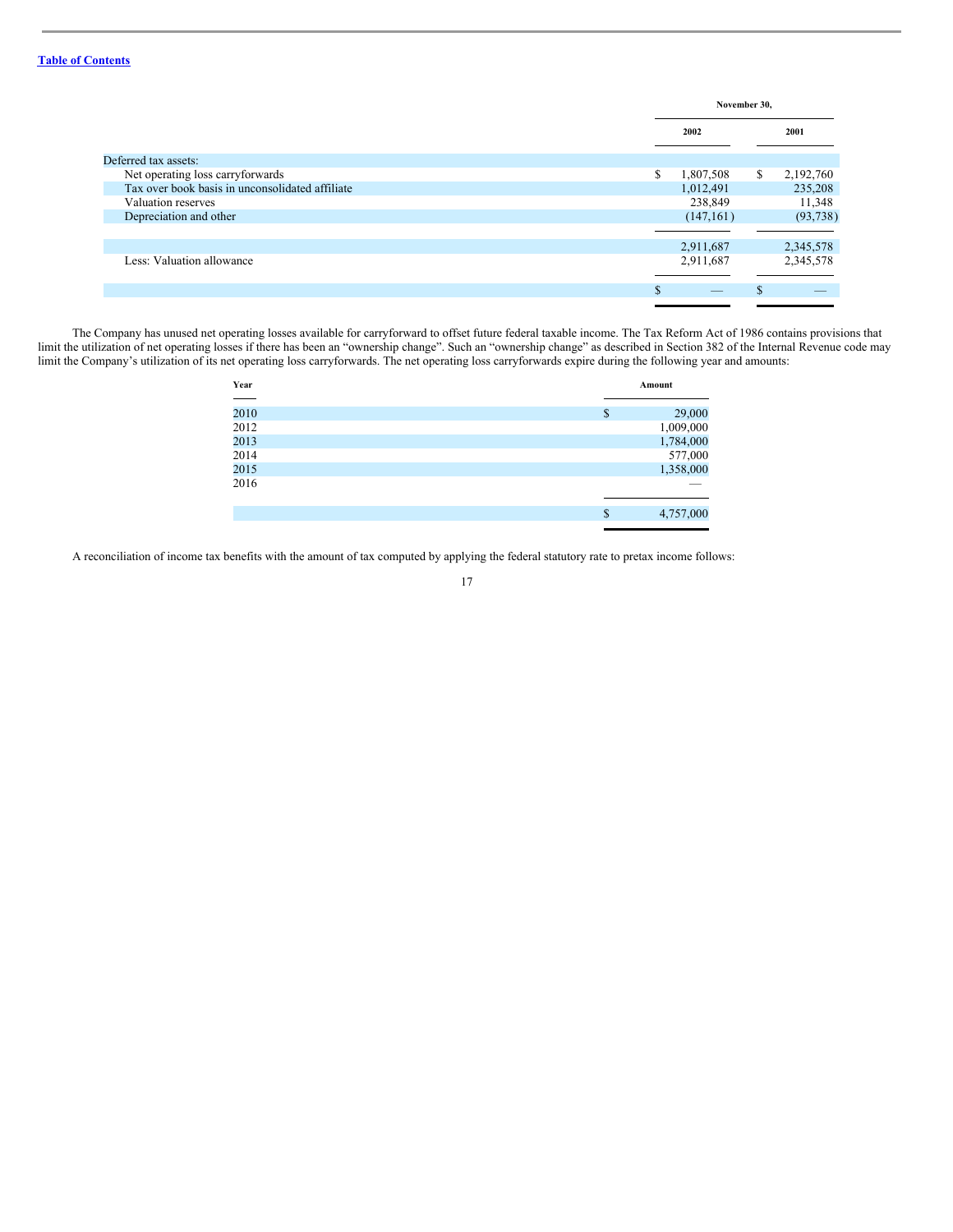## **Table of [Contents](#page-1-0)**

|                                                               |                | For the Years Ended November 30. |               |               |  |
|---------------------------------------------------------------|----------------|----------------------------------|---------------|---------------|--|
|                                                               | 2002           | $\frac{0}{n}$                    | 2001          | $\frac{0}{0}$ |  |
| Income (loss) before income tax benefit                       | \$ (5,165,985) |                                  | 899,634<br>\$ |               |  |
| Tax at Federal Statutory Rate                                 | (1,756,000)    | 34.00                            | 305,000       | 34.00         |  |
| Contribution of Capital by Parent Corporation that is Taxable | 1.020.000      | 19.70                            |               |               |  |
| State Income Tax Effect                                       | 106,500        | 2.10                             | 18,000        | 2.00          |  |
| Compensatory element of stock options                         |                |                                  | (603,000)     | (67.10)       |  |
| Increase (decrease) in valuation allowance                    | 785,000        | 15.20                            | 338,000       | 37.50         |  |
| <b>Other Permanent Differences</b>                            | 6.000          | 0.10                             | (58,000)      | (6.40)        |  |
|                                                               |                |                                  |               |               |  |
| Total income taxes                                            | \$<br>161,500  | 3.10                             | \$.           |               |  |
|                                                               |                |                                  |               |               |  |

## **NOTE 9—STOCKHOLDERS' EQUITY.**

## **Common Stock Issuances**

During fiscal 2001, the Company received \$24,500 in cash proceeds from the sales of 7,000 shares of its common stock. The Company also issued 794,050 common shares to option holders who exercised these options in 2001 for \$3,868,540. The Company received \$300,000 in proceeds from the sale of warrants to purchase 100,000 shares of its common stock at \$6.00 per share and 100,000 shares of its common stock at \$9.00 per share. In fiscal 2002, the Company issued 13,000 common shares to option holders who exercised options for \$43,000.

The Company made payments for compensation, consulting, property assets and professional legal services rendered through the issuance of 10,000 shares in 2002 and 117,950 shares in 2001 of its common stock. The fair value of the shares issued was \$42,800 in 2002 and \$554,950 in 2001. In partial payment for two RSAs, which the Company purchased from its majority owned subsidiary, SCPT, the Company issued 645,161 shares of its common stock which had a fair value of \$2,400,000 at the date of issuance. These shares are not reflected as outstanding in the accompanying financial statements as they are eliminated in consolidation.

The compensatory element of stock options granted to consultants that was charged to operations aggregated \$108,368 and \$185,747 in 2002 and 2001, respectively. These options expire through 2007.

## **Employee Incentive Stock Option Plan**

In 2000 the Company adopted an Employee Incentive Stock Option Plan, and has reserved 1,500,000 shares of the Company's common stock for issuance under the Plan by the Company's possessive stockholders. In 2002 the Company had an additional 750,000 shares approved for issuance under the Plan. Employee options under the Plan have a term of five years from the date of grant and are vested one year from the date of grant. The options are exercisable for a period of 90 days after termination.

#### **Stock Options**

Stock option activity for the two years ended November 30, 2002, was as follows: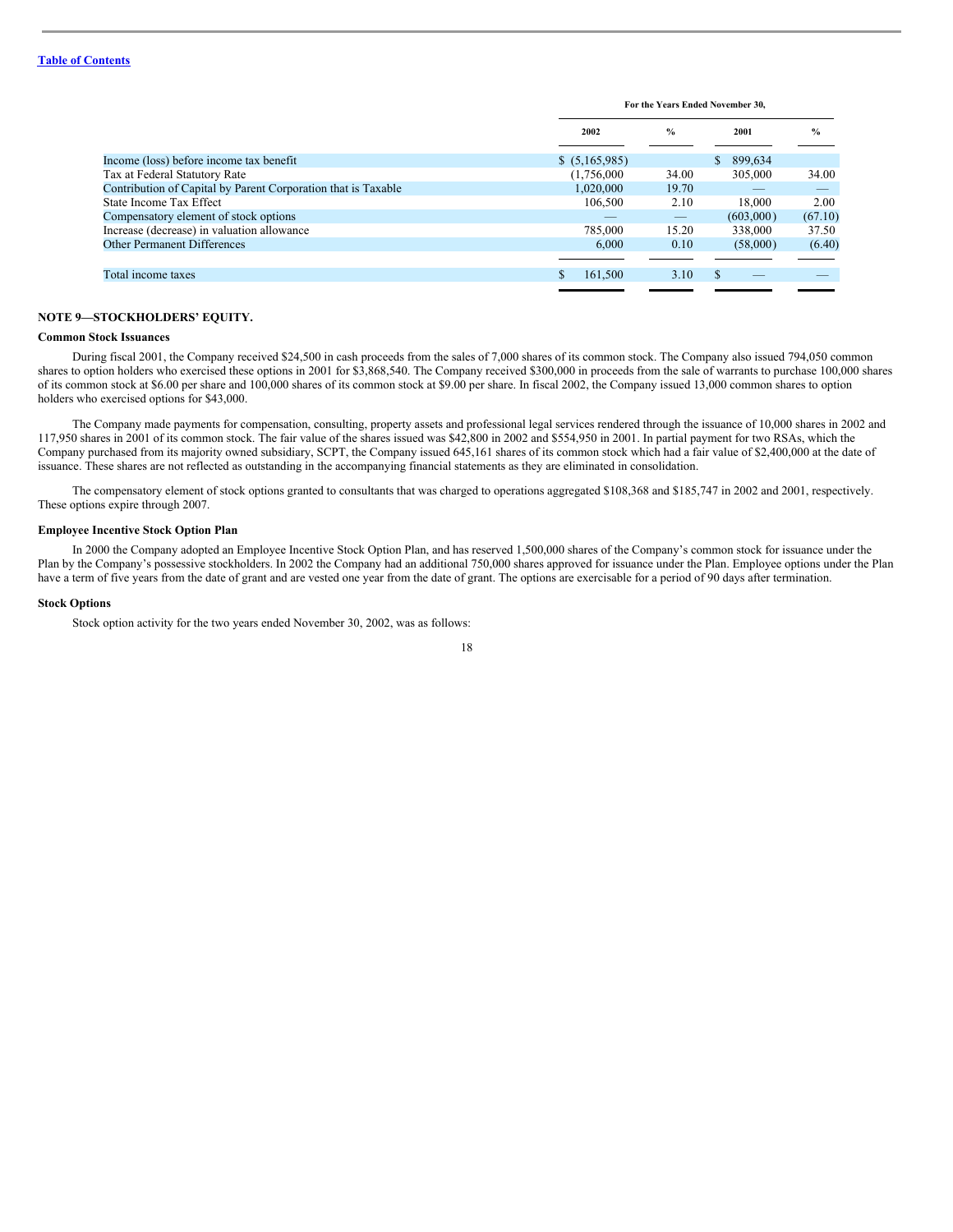|                                                  | Number<br>of Shares | Weighted<br>Average<br><b>Exercise</b><br>Price |      |
|--------------------------------------------------|---------------------|-------------------------------------------------|------|
| Outstanding and exercisable at December 1, 2000  | 2,404,000           | <sup>S</sup>                                    | 3.94 |
| Granted                                          | 389,500             |                                                 | 6.88 |
| Exercised                                        | (771, 050)          |                                                 | 4.91 |
| Terminated                                       | (167, 400)          |                                                 | 4.12 |
| Outstanding and exercisable At November 30, 2001 | 1,855,050           |                                                 | 5.60 |
| Granted                                          | 456,500             |                                                 | 3.73 |
| Exercised                                        | (13,000)            |                                                 | 3.25 |
| Terminated                                       | (335,750)           |                                                 | 4.51 |
| Outstanding and exercisable at November 30, 2002 | 1,962,800           | S                                               | 5.37 |

Significant option groups outstanding at November 30, 2002 and related price and life information follows:

| <b>Range of Exercise Price</b> | Outstanding |    | Weighted<br>Average<br>Exercise<br>Price | Average<br>Remaining<br>Contractual<br>Life |
|--------------------------------|-------------|----|------------------------------------------|---------------------------------------------|
| \$1.00 to \$2.00               | 49,000      | \$ | 2.00                                     | 4.9                                         |
| \$2.01 to \$3.00               | 323,900     | S  | 2.52                                     | 2.9                                         |
| \$3.01 to \$4.00               | 80,000      | \$ | 3.69                                     | 2.2                                         |
| \$4.01 to \$5.00               | 812,400     | \$ | 4.81                                     | 1.9                                         |
| \$5.01 to \$6.00               | 171,500     | \$ | 5.87                                     | 2.6                                         |
| \$6,00 to \$7,00               | 106,000     | \$ | 0.96                                     | 1.8                                         |
| \$7.01 to \$8.00               | 215,000     | \$ | 8.00                                     | 1.9                                         |
| \$8.01 to \$9.00               | 103,000     | \$ | 8.99                                     | 1.8                                         |
| \$9.01 to \$10.00              | 102,000     | \$ | 10.00                                    | 1.7                                         |
|                                |             |    |                                          |                                             |
|                                | 1.962.800   |    |                                          |                                             |

The Company applies Accounting Principles Board Opinion No. 25, "Accounting for Stock Issued to Employees" (APB 25) and related Interpretations in accounting for its stock options granted to employees and SFAS No.123, "Accounting for Stock-Based Compensation" for all options granted to non-employees. Under APB 25, compensation expense is recognized over the life of the option for the amount of the excess of the market price over the exercise price on the date of the grant. Had the compensation expense been determined based upon the fair value at the grant date consistent with the alternative fair value accounting provided for under SFAS No.123, the Company's net loss and net loss per share would have been \$5,952,383 and \$.52 for the year ended November 30, 2002, and the net income and net income per share for the year ended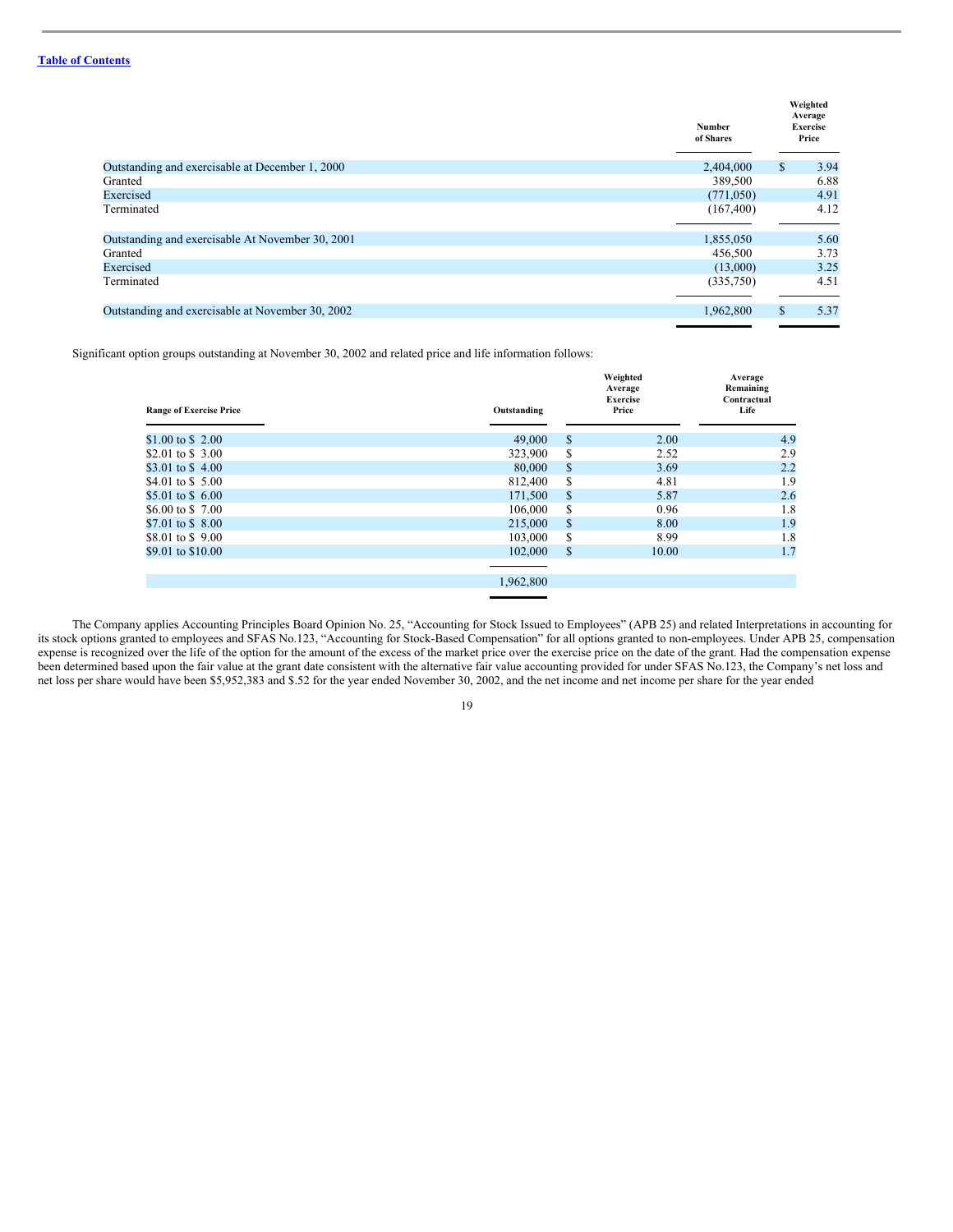## **Table of [Contents](#page-1-0)**

November 30, 2001 would have been \$347,710 and \$0.03, respectively. The weighted average fair value at the date of grant for options granted during the years ended November 30, 2002 and 2001 was \$3.73 and \$2.68 per option, respectively. The Black-Scholes option-pricing model was developed for use in estimating the fair value of traded options that are fully transferable. The Company's options have the characteristics significantly different from those of traded options. In addition, option valuation models require the input of highly subjective assumptions, including the expected stock price volatility. Since the Company's stock issued upon exercise of the options for nonemployees is restricted stock, a reduction of 30% of the trading price of the stock at the date of grant has been applied to account for this restriction.

Other variables used to determine the fair value of the options for fiscal 2002 and 2001 were as follows:

|                          |                   | <b>For the Years Ended</b><br>November 30, |  |
|--------------------------|-------------------|--------------------------------------------|--|
|                          | 2002              | 2001                                       |  |
| Weighted average values: |                   |                                            |  |
| Expected dividends       | $0\%$             | $0\%$                                      |  |
| Expected volatility      | 109%-119%         | 109%-119%                                  |  |
| Risk free interest rate  | $2.13\% - 3.03\%$ | 4.78%-4.90%                                |  |
| Expected life            | 2-4 years         | 2-4 years                                  |  |

Weighted average grant date fair values are shown below for options granted in 2002 and 2001.

|                                   | <b>Weighted Average</b><br><b>Fair Value/Share</b> |  | <b>Weighted Average</b><br><b>Exercise Price/Share</b> |  |
|-----------------------------------|----------------------------------------------------|--|--------------------------------------------------------|--|
| 2002                              |                                                    |  |                                                        |  |
| Stock price—exercise price        |                                                    |  |                                                        |  |
| Stock price $>$ exercise price    |                                                    |  |                                                        |  |
| Stock price < exercise price      | 1.38                                               |  | 3.62                                                   |  |
| 2001                              |                                                    |  |                                                        |  |
| Stock price—exercise price        |                                                    |  |                                                        |  |
| Stock price $>$ exercise price    | 4.52                                               |  | 4.52                                                   |  |
| Stock price $\leq$ exercise price | 2.17                                               |  | 2.17                                                   |  |

The pro forma effect on net income is not representative of the pro forma effect on net income in future periods because it does not take into consideration pro forma compensation expense related to grants made in prior periods.

## **NOTE 10—COMMITMENTS AND CONTINGENCIES.**

During second quarter 2002 the Company launched the third year of the three-year marketing program entered into in 2000 with Lamaze Publishing. The media program included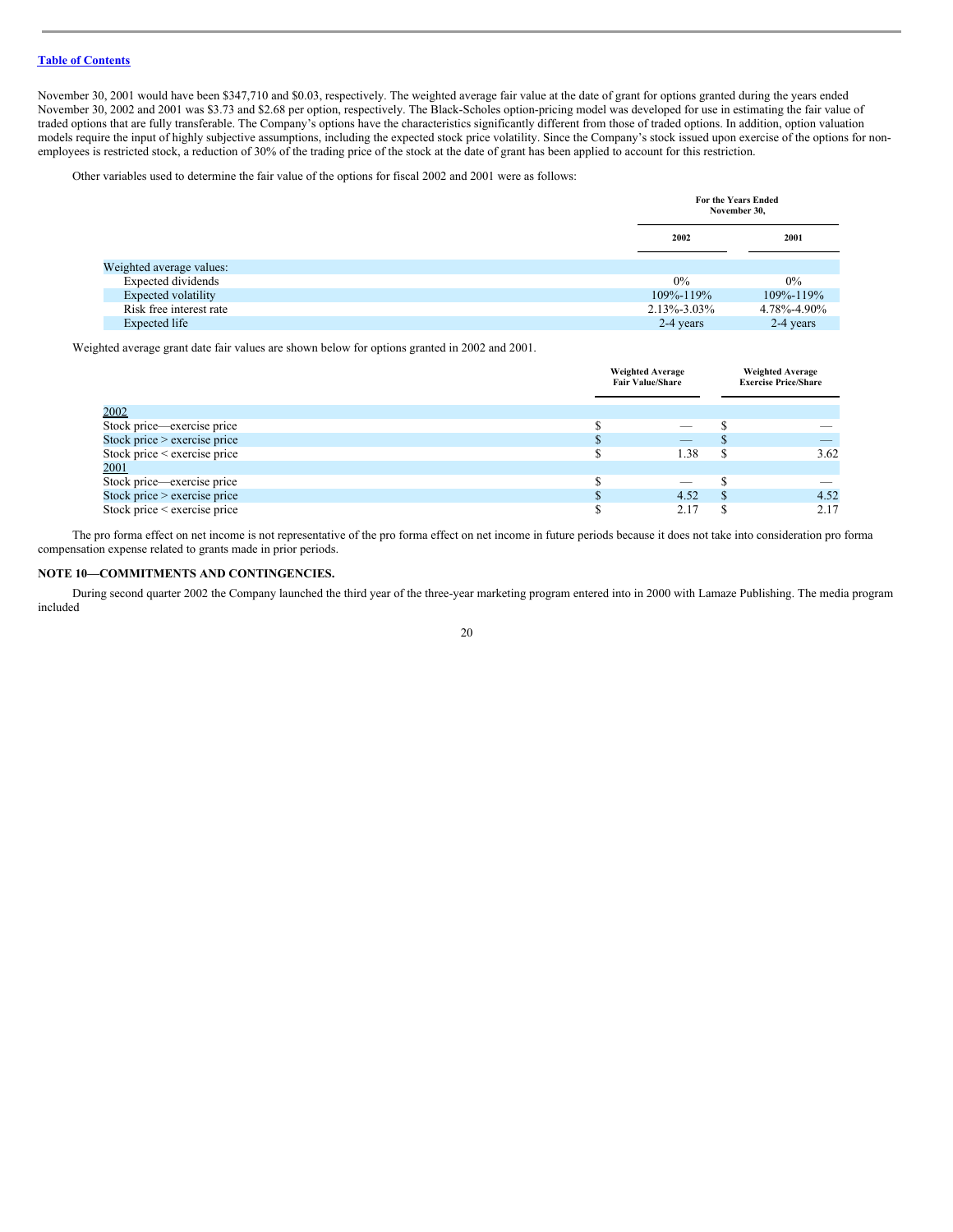the sponsorship of the Lamaze "You and Your Baby" tutorial tape and full-page advertisements in the Lamaze Parent Magazine at a cost of \$234,750 and \$223,585 for 2002 and 2001, respectively. The program will expire during the second quarter of 2003.

On April 6, 2000, the Company entered into a renewable two-year agreement with COLTEC, Ltd. for the exclusive license to market the Company's U-Cord program in Europe. The marketing rights allow COLTEC, Ltd. to directly market the U-Cord program, sell revenue sharing agreements or further sub-license the marketing rights throughout Europe. The Company received \$1,400,000 in cash in 2000 as an up front licensing fee, of which \$465,000 and \$700,000 were recorded in fiscal 2000 and 2001, respectively. The Company has recognized the remaining \$235,000 of the licensing fee income in fiscal 2002. Pursuant to the agreement the Company is entitled to on-going licensing fees of 10.5% to 18% of adjusted U-Cord processing and storage revenues generated in Europe. The Company recognized as other income \$360,289 and \$20,454 in fiscal 2002 and 2001, respectively, relating to the royalty fees.

The agreement also provided for a grant, to COLTEC, Ltd,. of a three-year option to purchase 100,000 shares of the Company's common stock at \$8.00 per share and up to 100,000 additional options at \$12.00 per share which were issued in 2001 at \$10.00 per share. Both of the options were exercised on August 28, 2001 for an aggregate of \$1,800,000 paid to the Company.

Subsequent to entering into the licensing agreement date, COLTEC, Ltd. formed a corporation, CRYO-CELL Europe, N.V. ('CCEU') to engage in the cryogenic cellular storage business under the agreement. On September 19, 2000, the Company entered into an agreement to purchase approximately 6% of CCEU. In October and November 2000, the Company paid \$1,000,000 for 38,760 shares of the capital stock of CRYO-CELL Europe, N.V. The Company owned these shares on January 24, 2001.

On September 26, 2002, the Company sent a letter to CCEU advising that CCEU was in default under the terms of the license agreement for failure to pay royalty fees. Based upon actual revenues since inception through August 2002, the Company believes it is entitled to \$380,743 in royalty fees. Two payments were made in fiscal 2001 to the Company totaling \$57,181 leaving a balance due of \$323,562. On October 2, 2002, the Company received a letter from CCEU stating that the Company had not fulfilled its obligations under the licensing agreement. As of November 30, 2002, a reserve of \$128,540 was taken to offset the current royalty receivable. Following unsuccessful settlement discussions, the Company is reviewing all its remedy options to collect this outstanding receivable.

On October 15, 2001 the Company signed a renewable two-year agreement with CRYO-CELL De Mexico, S.A. De C.V. (CCEL MEX) whereby the Company granted CCEL MEX an exclusive license for the operation and commercialization of the CRYO-CELL U-Cord program in Mexico, Ecuador and Central America. The agreement includes the collection, processing and storage of umbilical cord stem cells and grants CCEL MEX exclusive rights to sublicense the U-Cord program in these geographic areas. The consideration for the license to CCEL MEX is \$600,000 of which \$200,000 was paid to the Company in fiscal 2001, \$200,000 has been paid in 2002 and \$100,000 was paid in January 2003 and \$100,000 is still due to the Company. The Company is entitled to on-going licensing fees of 15% to 25% of adjusted U-Cord processing and storage revenues to be generated in Mexico, Ecuador and Central America as well as 10% from the money received by CCEL MEX for the granting of sublicenses. The Company has no other obligations to CCEL MEX other than to provide technical assistance and training so that CCEL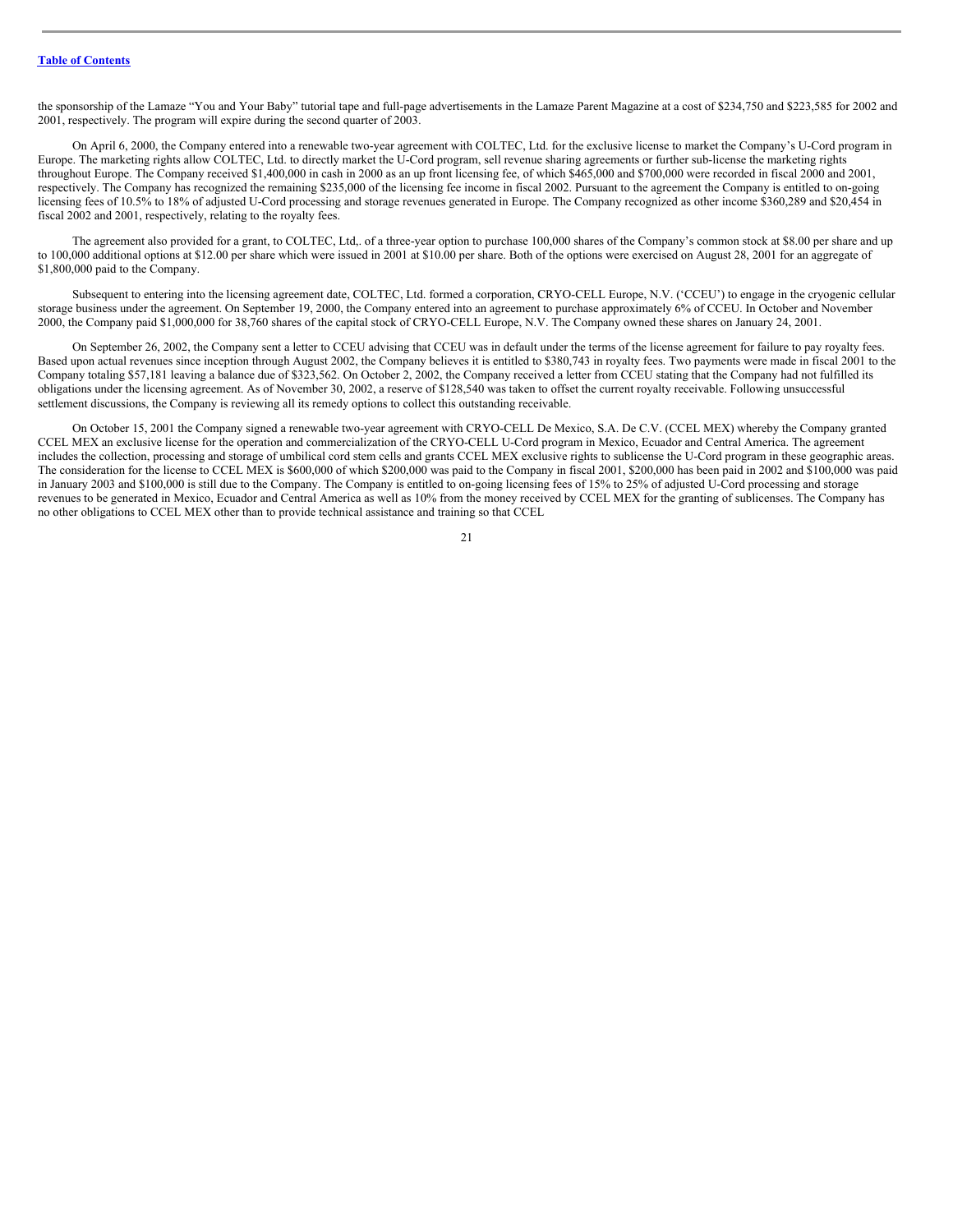MEX can be self-operational. These procedures were substantially completed by November 30, 2001. Accordingly, the Company recognized \$500,000 in licensing fee income in fiscal 2001 with respect to this agreement. The Company recognized the remaining \$100,000 as licensing fee income in fiscal 2002, which is included in Other Income.

In October 2001 the Company finalized a renewable three-year contract with CRYO-CELL Middle East, Inc. (CCEL ME) for the exclusive license to market the Company's U-Cord program in Israel, the Middle East and Turkey. The agreement provides for the Company to receive \$1,000,000, (allocated \$500,000 to Israel and \$500,000 to Turkey and the Middle East). The Company is also entitled to licensing fees of 10.5% to 18% of adjusted U-Cord processing and storage revenues to be generated in the Licensed Area as well as 10% from the money received by CCEL ME for the granting of sublicenses. The Company received \$100,000 of the initial payment in fiscal 2001 and the balance was to be paid in three installments of \$200,000 due July 2002, February 2003 and November 2003 and one installment of \$300,000 due July 2004. Per the agreement the licensee had the right to cancel the Middle East and Turkey portion of the agreement and apply all of the \$100,000 initial deposit toward the Israel portion of the contract. The licensee opted to cancel the Middle East and Turkey license and the Company reduced each of its receivable and unearned income by \$500,000.

As a result of the geography reapportionment, CCEL ME has informed the Company that they will not be able to pay the remaining portion of the license fee. The Company in October 2002 has modified the terms of the license in which it has forgiven \$100,000 due in July 2002 and will forgive the remaining payments of the contract in exchange for the surrender of the warrants to acquire 100,000 shares of the Company's common stock at an exercise price of \$9.00 per share. The Company and CCEL ME have agreed to terminate these warrants and apply their current value aggregating \$1.00 toward the remaining portion of the license fee. The Company had previously recognized \$125,000 as licensing fee income. Due to the proposed revised terms of the contract, \$25,000 had to be reversed from Other Income in fiscal 2002 and at November 30, 2002 the entire receivable of \$400,000 and unearned income of \$400,000 from the sale of this license has been written-off.

On June 18, 2002, Daniel D. Richard resigned from his positions as Chairman and Chief Executive Officer of the Company. John V. Hargiss was appointed to the position of Chief Executive Officer and Mercedes Walton, a Company director, was elected Chairman of the Board. The Board awarded Mr. Richard a \$250,000 retirement bonus which was recorded at May 31, 2002 and conditionally awarded, 200,000 stock options at 110% of market value at the time of grant from the Company's Stock Incentive Plan upon the successful completion of certain performance milestones. Mr. Richard will be paid \$200,000 per year over the next 10 years as part of a long-term consulting agreement with the Company. The agreement constitutes a survivor's benefit to his widow in the event of death before the expiration of the 10-year period. At November 30, 2002 the unamortized present value of this agreement has been recorded by the Company as a deferred consulting fee of \$1,438,412 with a related deferred consulting obligation of \$1,455,688. In fiscal 2002 the Company recognized \$63,544 of consulting expense and \$35,286 of interest expense related to this agreement.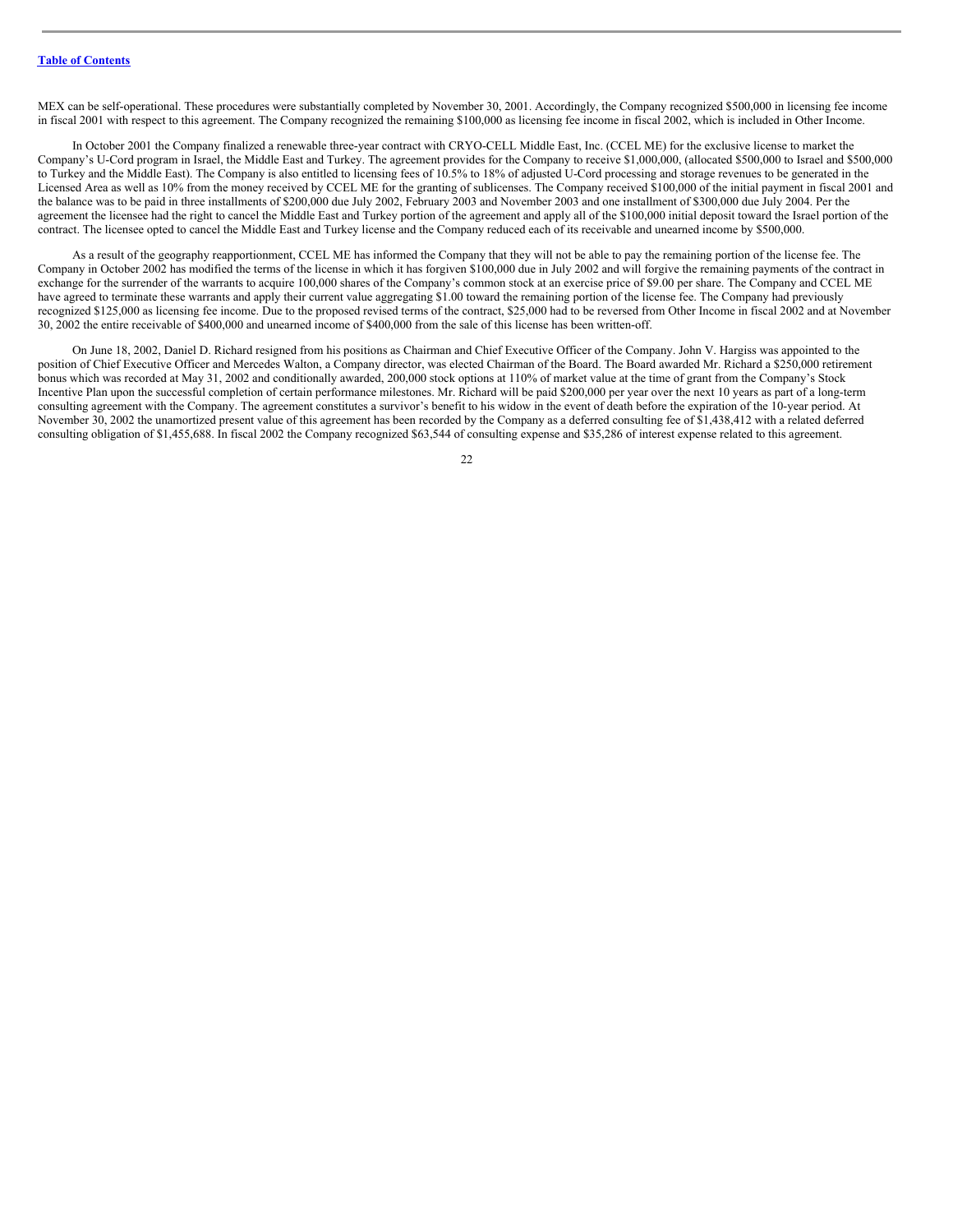## **NOTE 11—LEASES.**

The Company leases two buildings under two separate operating leases for its storage, laboratory and general office facilities. The leases, expiring in 2004, include provisions for escalations and related costs. Rent charged to operations was \$193,431 and \$143,385 in 2002 and 2001, respectively.

The Company is obligated under capital leases that expire at various dates during 2003. Assets under capital leases are depreciated over estimated useful lives of seven to ten years. The following is a summary of assets under capital leases as of November 30, 2002 and 2001, which are included in the accompanying consolidated financial statements under the caption of property and equipment:

|                                                 | 2002     | 2001     |
|-------------------------------------------------|----------|----------|
| Leasehold improvements                          | \$12,909 | \$12,909 |
| Laboratory equipment                            | 30,282   | 30,282   |
|                                                 |          |          |
|                                                 | 43,191   | 43,191   |
| Less: Accumulated depreciation and amortization | 21,735   | 16,863   |
|                                                 |          |          |
|                                                 | \$21,456 | \$26,328 |
|                                                 |          |          |

The future minimum rental payments under these operating and capital leases, as of November 30, 2002, are as follows:

| <b>Years Ended</b><br>November 30,   | Capital<br>Leases | Operating<br>Leases |
|--------------------------------------|-------------------|---------------------|
| 2003                                 | 1,406             | 190,407             |
| 2004                                 |                   | 152,822             |
| Total future minimum rental payments | 1,406             | 343,229             |
| Less: Amounts representing interest  | 53                |                     |
|                                      | \$1.353           | \$343,229           |

## **NOTE 12—PENSION PLAN.**

In January 1997, the Company adopted a 401(k) retirement plan, which allows eligible employees to allocate up to 15% of their salaries to such plan. The Company does not make any matching contributions to this plan.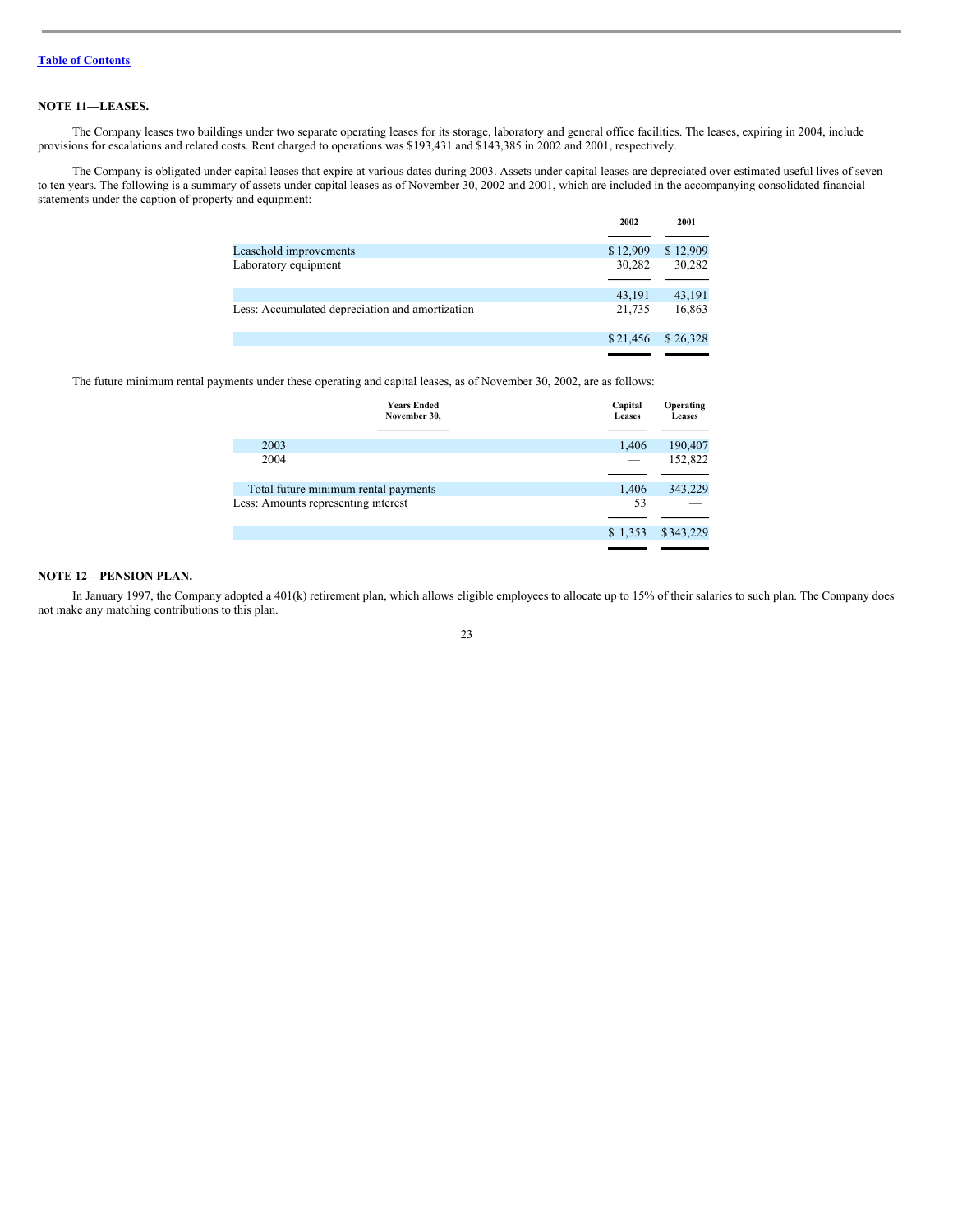#### **NOTE 13 — REVENUE SHARING AGREEMENTS.**

The Company enters into Revenue Sharing Agreements ('RSAs') with various parties whereby these parties contract with the Company for a percentage of future storage revenues the Company generates from clients in specific geographical areas. The parties typically pay the Company an up-front fee for the rights to these future payments. The following is a summary of the Company's current RSAs.

*Florida*. On February 9, 1999, the previous agreements with the Company's Arizona Revenue Sharing investors were modified and replaced by a Revenue Sharing Agreement for the state of Florida for a price of \$1,000,000. Under the terms of this agreement the Company credited the \$450,000 investors had previously paid toward the purchase of the Revenue Sharing Agreement. The balance of \$550,000 will be paid through their Revenue Sharing entitlements to their share of net storage revenues. The Revenue Sharing Agreement applies to net storage revenues originating from specimens from within the state of Florida. The Revenue Sharing Agreement entitles the investors to net revenues from a maximum of 33,000 storage spaces.

*Illinois*. In 1996, the Company signed agreements with a group of investors entitling them to an on-going 50% share in the Company's portion of net storage revenues generated by specimens stored in the Illinois Masonic Medical Center. The agreements were modified in 1998 to entitle the investors to a 50% share of the Company's portion of net revenues relating to specimens originating in Illinois and its contiguous states and stored in Clearwater, Florida for a maximum of up to 33,000 spaces.

*New York.* On February 26, 1999, the Company entered into a modified Revenue Sharing Agreement with Bio-Stor International, Inc. ('Bio-Stor') for the state of New York. The Company will credit the \$900,000 Bio-Stor had previously paid toward the purchase of 90% of the Company's 50% portion of net storage revenues generated from the specimens originating from the Company's clients in the state of New York for up to 33,000 shared spaces. This agreement supersedes all other agreements between Bio-Stor International, Inc and the Company.

On November 5, 1998 an agreement previously entered into by the Company with a private investor was revised. Per the terms of the original agreement, the investor had purchased 10% of a Revenue Sharing Agreement in the state of New Jersey. The new agreement has transferred the \$100,000 investment to the state of New York. Under the revised agreement the investor will receive 10% of the 50% share in the Company's portion of net storage revenues generated by the specimens originating from the Company's clients in the state of New York for up to 33,000 spaces.

*Tenet Health System Hospitals, Inc.* On November 30, 1996, the Company signed agreements with OrNda HealthCorp. Two "one-third" Revenue Sharing Agreements were purchased in which OrNda paid the Company \$666,666. OrNda was acquired by Tenet Healthcare Corporation, which agreed to be bound by the terms of the OrNda agreements. The agreements were renegotiated and the Company can store all Tenet originated specimens at its laboratory in Clearwater, Florida while paying Tenet a revenue sharing entitlement.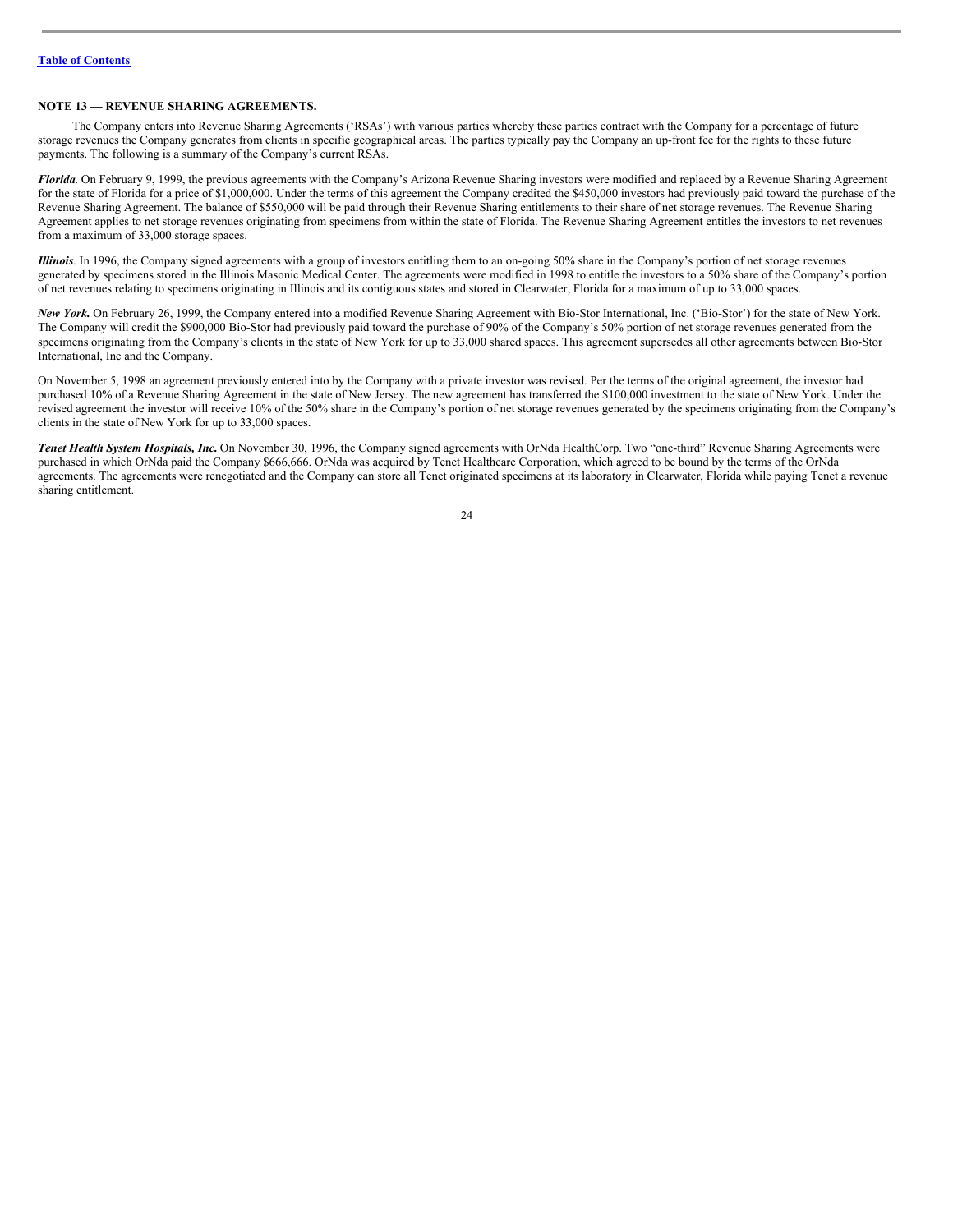*New Jersey.* On November 30, 1999, the Company entered into agreements with two investors entitling them to on-going shares in a portion of CRYO-CELL's net storage revenue generated by specimens originating from within the state of New Jersey for a price of \$500,000. Deposits totaling \$50,000 were received upon signing of the agreements and the remaining \$450,000 was originally due in May 2000. As of August 31, 2002, the Company received \$130,000. The agreement originally required the notes to be paid in full by May 31, 2000. The Company had extended the payment terms of these notes to August 31, 2002. The Company did not receive the final payment due. In conversations with the two investors, the Company was informed that they were unable to pay the notes. The Company is in the process of foreclosing and has deemed the \$370,000 receivable to be uncollectable. This amount has been fully reserved for and charged to operations as a provision for doubtful accounts.

*Texas*. On May 31, 2001 the Company entered into an agreement with two investors affiliated with the Company entitling them to on-going shares in a portion of CRYO-CELL's net storage revenue generated by specimens originating from within the State of Texas for a price of \$750,000. An initial deposit of \$50,000 was received upon signing of the agreement and the remaining balance of \$700,000 was paid on August 30, 2001. The investors are entitled to a 37.5% share of net storage revenues originating in the State of Texas to a maximum of 33,000 storage spaces.

#### **NOTE 14: STEM CELL PRESERVATION TECHNOLOGIES, INC. REVENUE SHARING AGREEMENT**

On August 9, 2002, the Company agreed to enter into revenue sharing agreements ('RSAs") with its majority owned subsidiary, SCPT. The Company is currently in the process of working to complete its previously declared dividend of shares of SCPT's common stock to the Company's shareholders of record on August 31, 2001. See Note 2. Pursuant to the terms of the RSAs, the Company pays an up-front one-time fee to SCPT in exchange for the right to receive a \$17.50 payment per each primary specimen for each year the specimen remains in storage with SCPT or its storage provider. Such payment shall be payable for all customers originating from the State of Illinois and State of New York up to a maximum of 50,000 stored specimens per state. The total fee to be paid by the Company consists of \$1,500,000 for each state, for an aggregate of \$3,000,000, with \$600,000 of the aggregate amount payable in cash and the balance payable in 645,161 shares of the Company's common stock. SCPT currently does not have any stored specimens and is anticipated to be engaged in adult stem cell preservation no later than the third quarter of 2003.

In August 2002, the Company paid \$600,000 in cash to SCPT. The delivery of the 645,161 shares of Company's restricted common stock was completed in October 2002.

## **NOTE 15: LEGAL PROCEEDINGS**

The Company is involved in the following legal proceedings: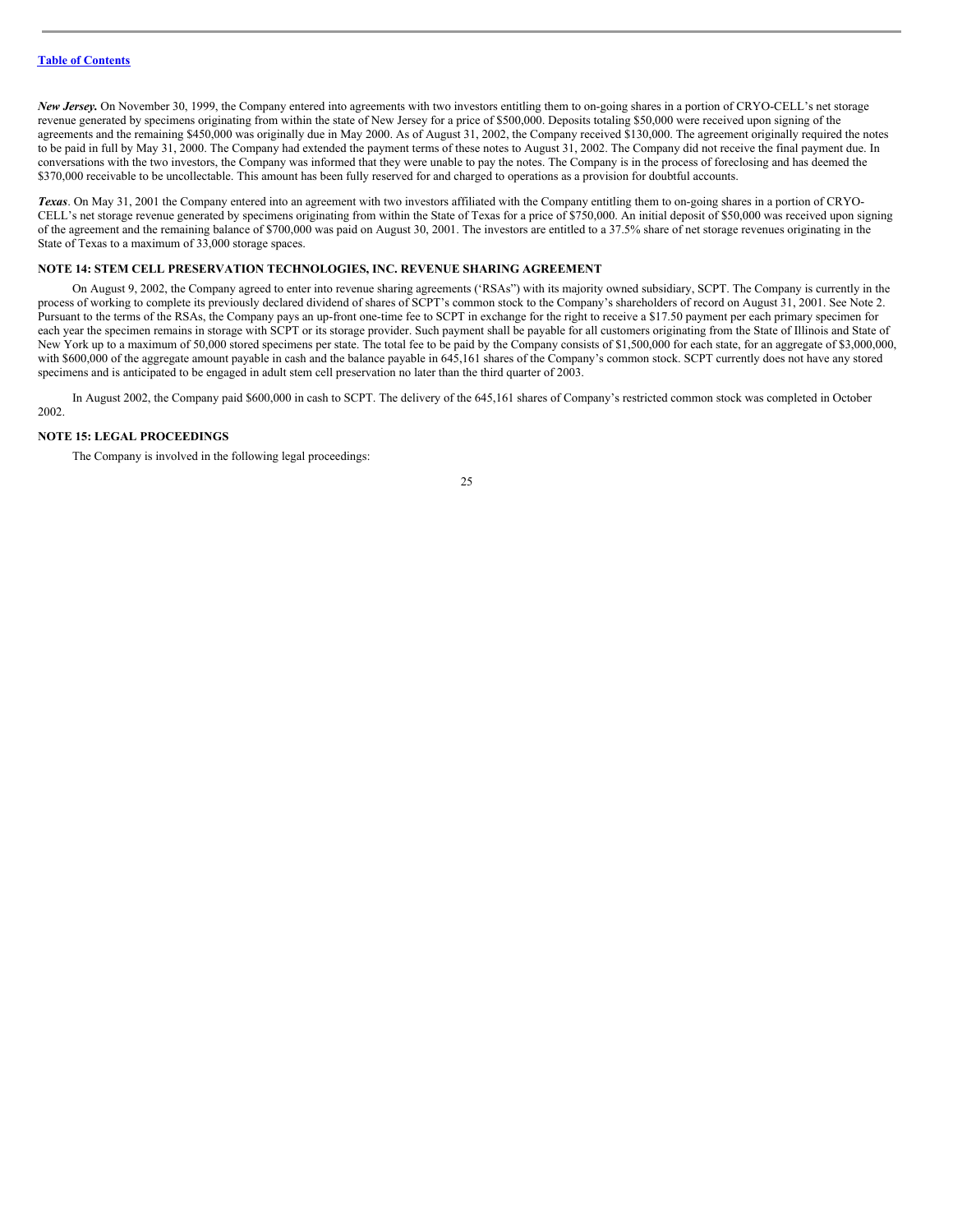In July 1999, the Company entered into a 20-year exclusive agreement with The Cancer Group Institute, LLC, a cancer information service. The agreement dealt with the establishment of a business for the preservation of tumor tissue relative to cancer treatment protocols. On May 23, 2002 the Company entered into a settlement agreement with The Cancer Group Institute LLC. As part of the settlement, the agreement dated July 20, 1999 between the companies is null and void. CRYO-CELL agrees to issue The Cancer Group an option to purchase twelve thousand five hundred (12,500) shares of CRYO-CELL common stock at an exercise price of \$3.75 per share and the Company paid The Cancer Group the sum of \$7,500 (Seven Thousand Five Hundred Dollars). The \$100,000 that was previously paid as an option to purchase The Cancer Group was expensed during the second quarter in fiscal 2002 and is included in Other Expenses.

On January 30, 2002, the Company was served with a complaint by its former President and Chief Operating Officer, Wanda Dearth. The complaint (Case No. 02- 000811-CI-15) was filed in the Circuit Court of the Sixth Judicial Circuit of the State of Florida, Pinellas County. The complaint alleged that the Company breached an agreement with Ms. Dearth and was seeking damages and attorney's fees. The Company's Board of Directors terminated Ms. Dearth's employment on December 19, 2001. On July 31, 2002, the Company entered into a settlement agreement with Ms. Dearth with respect to employment contract issues. As part of the settlement the Company paid \$79,175.

On or about August 21, 2002, the Company was served with a complaint by its former President and Chief Operating Officer, Wanda Dearth. The complaint (Case No. 02-006665-CI-15) was filed in the Circuit Court of the Sixth Judicial Circuit of the State of Florida, Pinellas County. The complaint alleges discrimination in employment and a hostile working environment, and seeks damages in excess of \$15,000. Management believes suit is without merit and the Company has adequate defenses and will vigorously defend against the action The Company has filed a counterclaim to seek recovery for a \$20,000 promissory note issued to Dearth while she was an employee

On February 22, 2002 the Company received a complaint filed by Pharmastem Therapeutics, Inc. in the United States District Court of Delaware (Wilmington), Case No. 02-CV-198, alleging patent infringement. Pharmastem, a Delaware corporation, has named eight companies active in cord blood banking in the suit, which seeks an injunction against the companies, an unspecified amount of damages or royalties, treble damages and attorney's fees. The Company has consulted with their patent attorney who believes that the asserted patents are not valid and even if valid, believes that CRYO-CELL's business of collecting, processing and cryopreserving cord blood cells does not infringe either of the asserted patents. The Company also believes that the corresponding patents in other jurisdictions outside the United States have been invalidated. The litigation is still in the discovery stage, with trial scheduled for October 2003. The Company anticipates that in April, 2003, it will file a motion for summary judgment seeking disposition of the case in its favor before trial.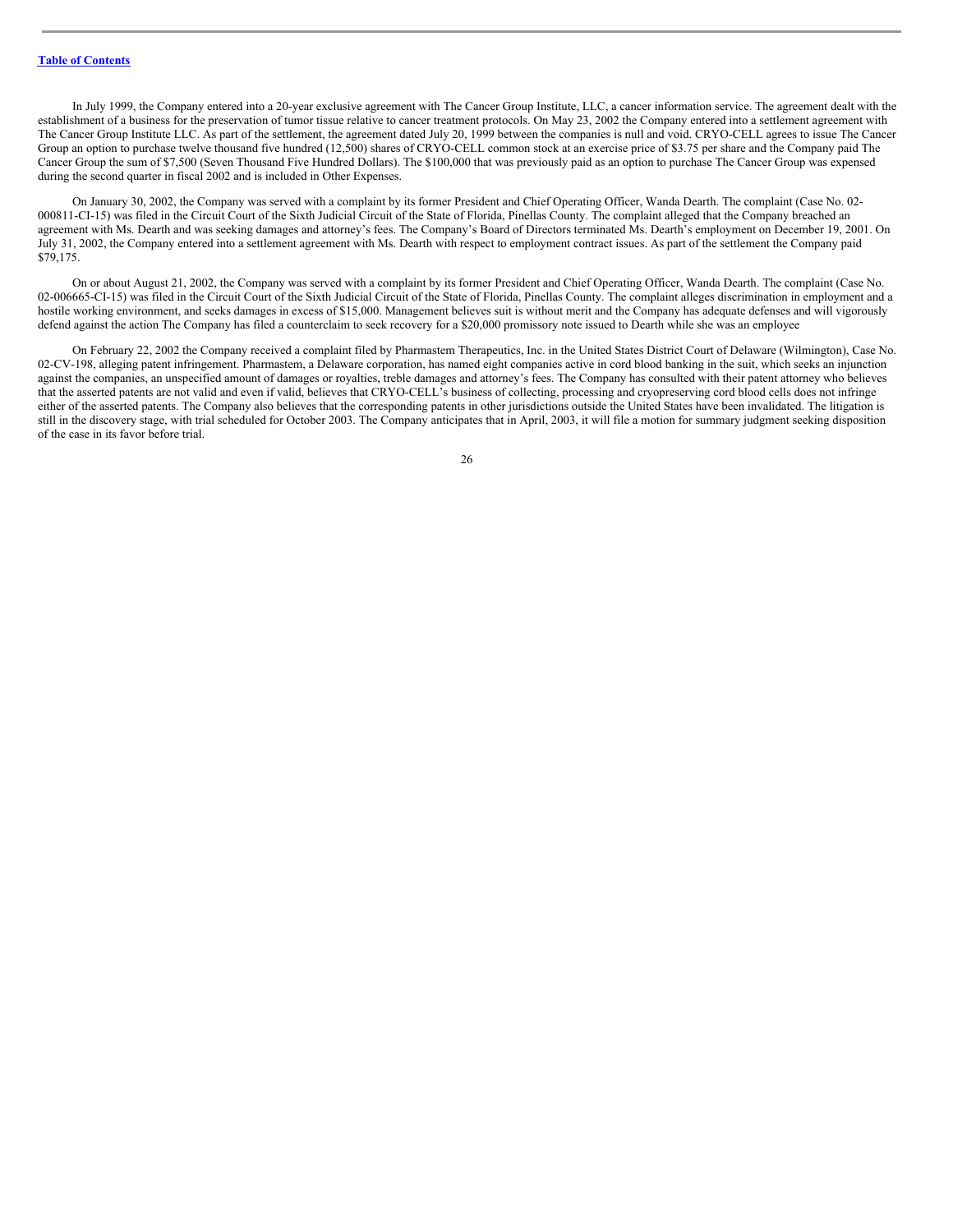## **NOTE 16—QUARTERLY FINANCIAL INFORMATION (UNAUDITED)**

The following tabular comparisons of the quarterly results of operations reflects a change to the third quarter of 2002 as previously reported in the Company's possessive quarterly Form 10-QSB for the issuance of shares of the Company's common stock for services rendered of \$42,800. The Form 10QSB for the quarter ended August 31, 2002 has not been amended because the Board of Directors, the Company's Audit Committee and management deem the amount of change to be immaterial. The results of operations for the third and fourth quarters of fiscal 2002 reflect a charge to operations of \$400,000 and \$2,237,665 respectively to reflect the impairment of long-lived assets.

| 2002                       | <b>1st Quarter</b> | 2nd Quarter       | 3rd Quarter   | 4th Quarter             |
|----------------------------|--------------------|-------------------|---------------|-------------------------|
| Net income (loss)          | 46,642<br>S        | (273, 057)<br>\$. | (1,584,424)   | (3,423,362)<br>\$       |
| Income (loss) per share    | S                  | \$<br>(0.02)      | (0.14)<br>\$  | (0.29)<br>\$            |
| Shares used in computation | 11,330,857         | 11,339,379        | 11,339,379    | 11,635,660              |
|                            |                    |                   |               |                         |
| 2001                       | <b>1st Quarter</b> | 2nd Quarter       | 3rd Quarter   | 4th Quarter             |
| Net income (loss)          | (287, 784)<br>S    | 642,016<br>\$.    | 272,144<br>S. | 273,258<br>$\mathbb{S}$ |
| Income (loss) per share    | S<br>(0.03)        | \$<br>0.06        | S.<br>0.03    | S.<br>0.02              |
| Shares used in computation | 10,142,485         | 10,194,831        | 10,384,844    | 11,194,768              |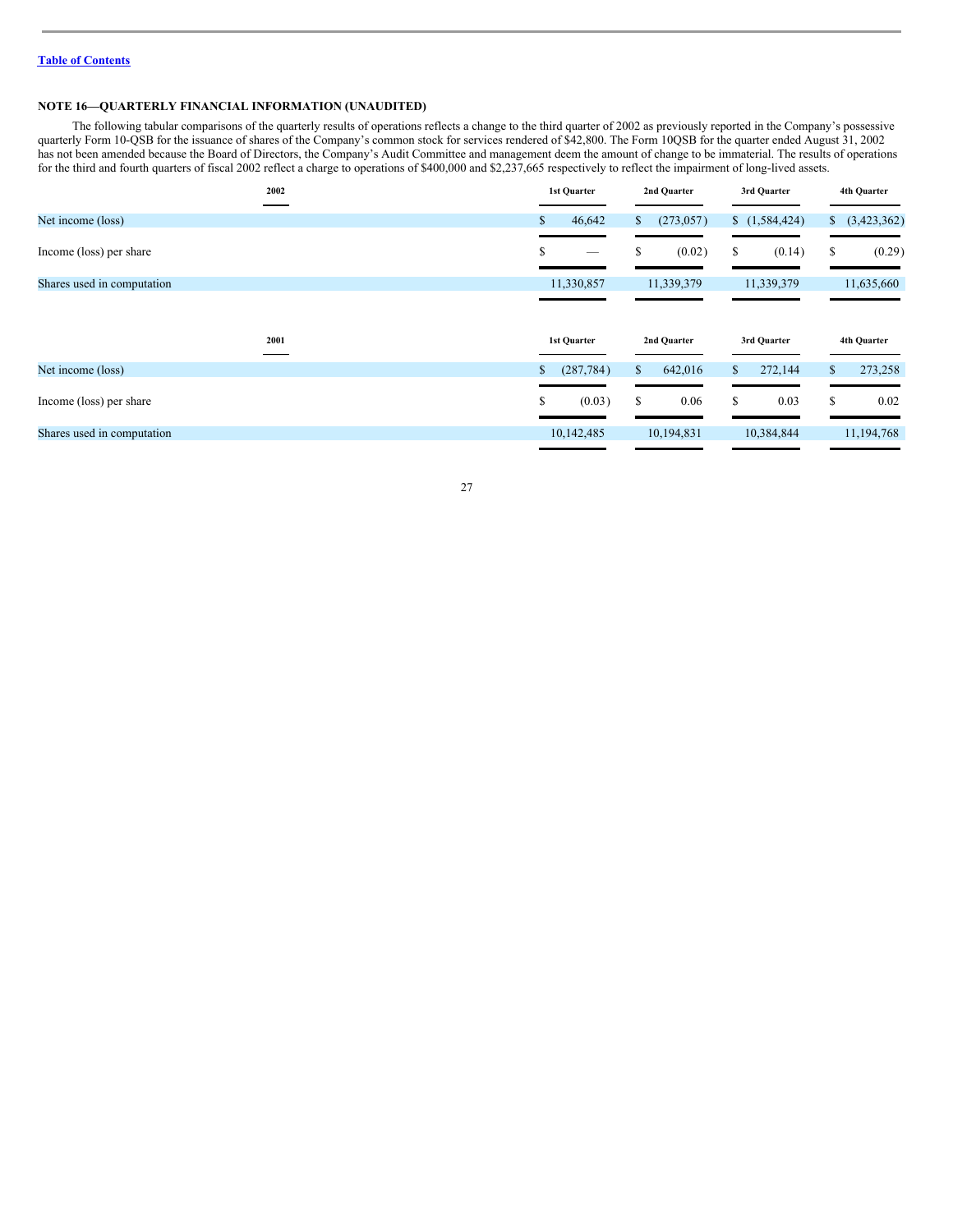## **SIGNATURES**

In accordance with Section 13 or 15(d) of the Securities Exchange Act of 1934, the Registrant has duly caused this report to be signed on its behalf by the undersigned thereunto duly authorized.

## CRYO-CELL INTERNATIONAL, INC.

By: /s/ John V. Hargiss

John V. Hargiss, Chief Executive Officer

Dated: March 14, 2003

In accordance with the Securities Exchange Act of 1934, this report has been signed below by the following persons in the capacities indicated:

| <b>SIGNATURE</b>              | <b>TITLE</b>                                                                                   | <b>DATE</b>    |
|-------------------------------|------------------------------------------------------------------------------------------------|----------------|
| John V. Hargiss<br>$\sqrt{s}$ | Director, Chief Executive Officer and President                                                | March 14, 2003 |
| John V. Hargiss               |                                                                                                |                |
| Jill M. Taymans<br>$\sqrt{s}$ | Vice President, Finance,<br>The Company's Principal Financial Officer and Principal Accounting | March 14, 2003 |
| Jill M. Taymans               | Officer                                                                                        |                |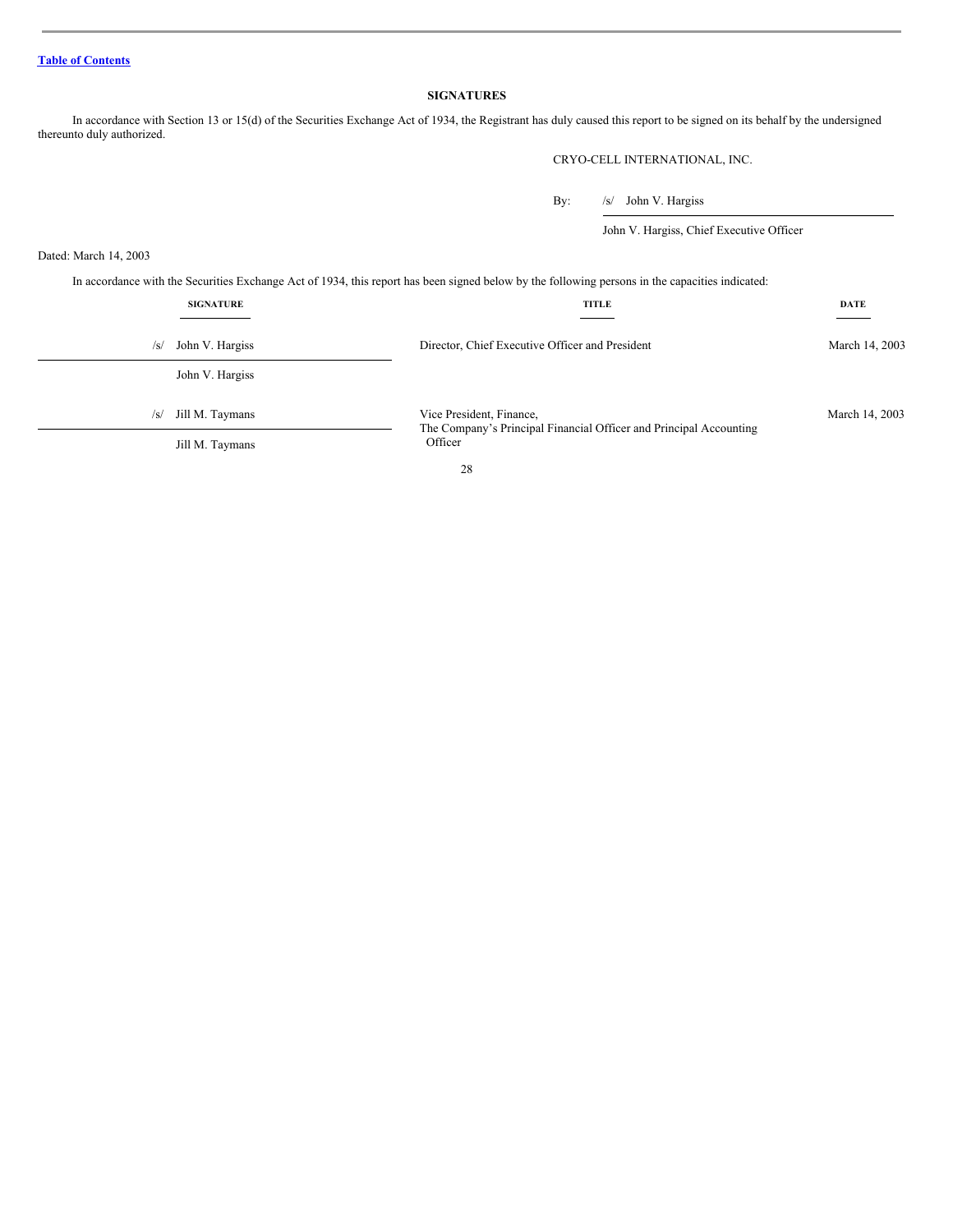#### **CERTIFICATIONS OF PRINCIPAL EXECUTIVE OFFICER AND PRINCIPAL FINANCIAL OFFICER REQUIRED PURSUANT TO SECTION 302 OF THE SARBANES-OXLEY ACT OF 2002**

I, John V. Hargiss, certify that:

1. I have reviewed this annual report on Form 10-KSB of CRYO-CELL International, Inc.;

2. Based on my knowledge, this annual report does not contain any untrue statement of a material fact or omit to state a material fact necessary to make the statements made, in light of the circumstances under which such statements were made, not misleading with respect to the period covered by this annual report;

3. Based on my knowledge, the financial statements, and other financial information included in this annual report, fairly present in all material respects the financial condition, results of operations and cash flows of the registrant as of, and for, the periods presented in this annual report;

4. The registrant's other certifying officers and I are responsible for establishing and maintaining disclosure controls and procedures (as defined in Exchange Act Rules 13a-14 and 15d-14) for the registrant and we have:

a) designed such disclosure controls and procedures to ensure that material information relating to the registrant, including its consolidated subsidiaries, is made known to us by others within those entities, particularly during the period in which this annual report is being prepared;

b) evaluated the effectiveness of the registrant's disclosure controls and procedures as of a date within 90 days prior to the filing date of this annual report (the "Evaluation Date"); and

c) presented in this annual report our conclusions about the effectiveness of the disclosure controls and procedures based on our evaluation as of the Evaluation Date;

5. The registrant's other certifying officers and I have disclosed, based on our most recent evaluation, to the registrant's auditors and the audit committee of registrant's board of directors (or persons performing the equivalent function):

a) all significant deficiencies in the design or operation of internal controls which could adversely affect the registrant's ability to record, process, summarize and report financial data and have identified for the registrant's auditors any material weaknesses in internal controls; and

b) any fraud, whether or not material, that involves management or other employees who have a significant role in the registrant's internal controls; and

6. The registrant's other certifying officers and I have indicated in this annual report whether or not there were significant changes in internal controls or in other factors that could significantly affect internal controls subsequent to the date of our most recent evaluation, including any corrective actions with regard to significant deficiencies and material weaknesses.

Dated: March 14, 2003 By: /s/ John V. Hargiss

John V. Hargiss Chief Executive Officer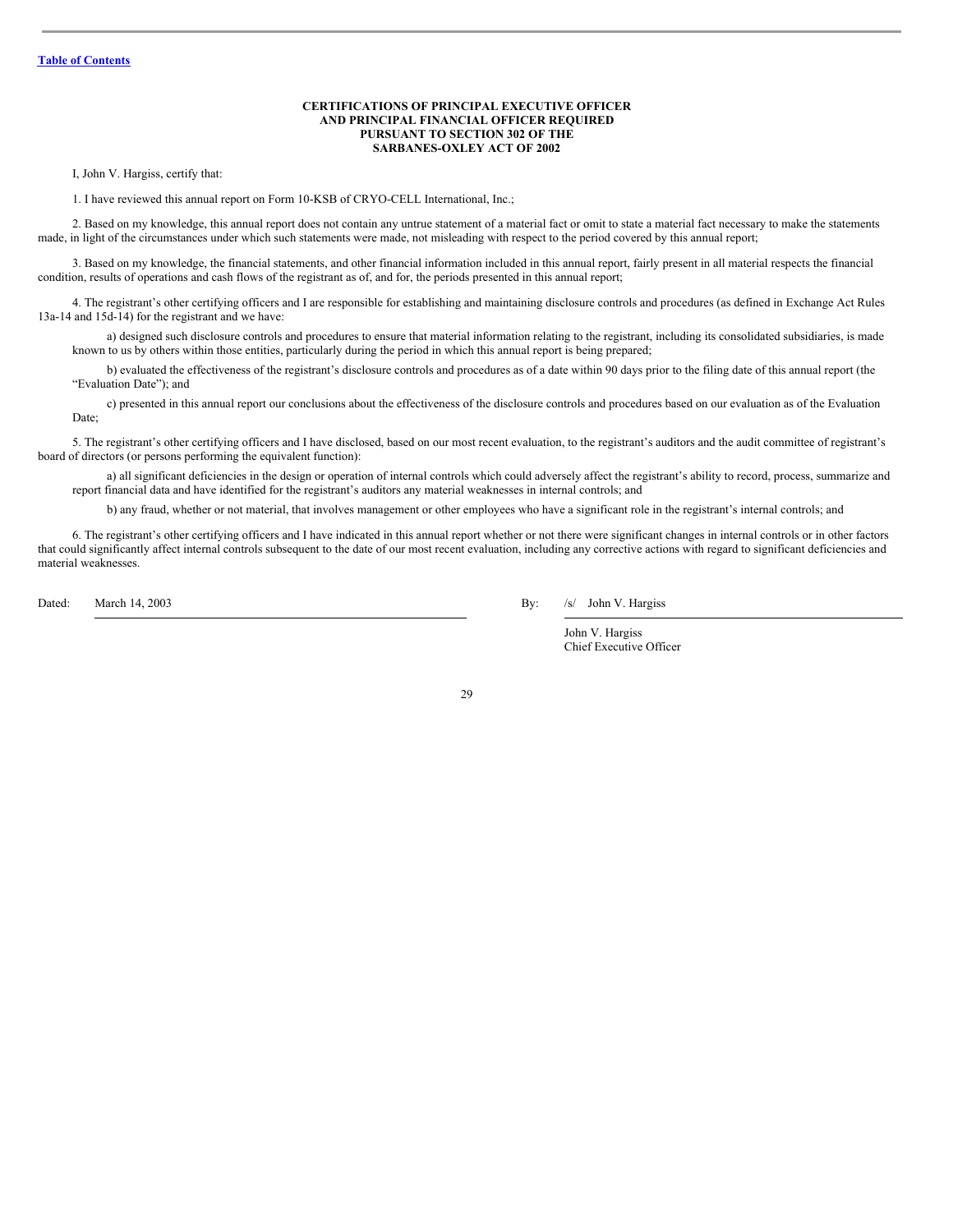I, Jill Taymans, certify that:

1. I have reviewed this annual report on Form 10-KSB of CRYO-CELL International, Inc.;

2. Based on my knowledge, this annual report does not contain any untrue statement of a material fact or omit to state a material fact necessary to make the statements made, in light of the circumstances under which such statements were made, not misleading with respect to the period covered by this annual report;

3. Based on my knowledge, the financial statements, and other financial information included in this annual report, fairly present in all material respects the financial condition, results of operations and cash flows of the registrant as of, and for, the periods presented in this annual report;

4. The registrant's other certifying officers and I are responsible for establishing and maintaining disclosure controls and procedures (as defined in Exchange Act Rules 13a-14 and 15d-14) for the registrant and we have:

a) designed such disclosure controls and procedures to ensure that material information relating to the registrant, including its consolidated subsidiaries, is made known to us by others within those entities, particularly during the period in which this annual report is being prepared;

b) evaluated the effectiveness of the registrant's disclosure controls and procedures as of a date within 90 days prior to the filing date of this annual report (the "Evaluation Date"); and

c) presented in this annual report our conclusions about the effectiveness of the disclosure controls and procedures based on our evaluation as of the Evaluation Date;

5. The registrant's other certifying officers and I have disclosed, based on our most recent evaluation, to the registrant's auditors and the audit committee of registrant's board of directors (or persons performing the equivalent function):

a) all significant deficiencies in the design or operation of internal controls which could adversely affect the registrant's ability to record, process, summarize and report financial data and have identified for the registrant's auditors any material weaknesses in internal controls; and

b) any fraud, whether or not material, that involves management or other employees who have a significant role in the registrant's internal controls; and

6. The registrant's other certifying officers and I have indicated in this annual report whether or not there were significant changes in internal controls or in other factors that could significantly affect internal controls subsequent to the date of our most recent evaluation, including any corrective actions with regard to significant deficiencies and material weaknesses.

Dated: March 14, 2003 By: /s/ Jill Taymans

Jill Taymans Vice President, Finance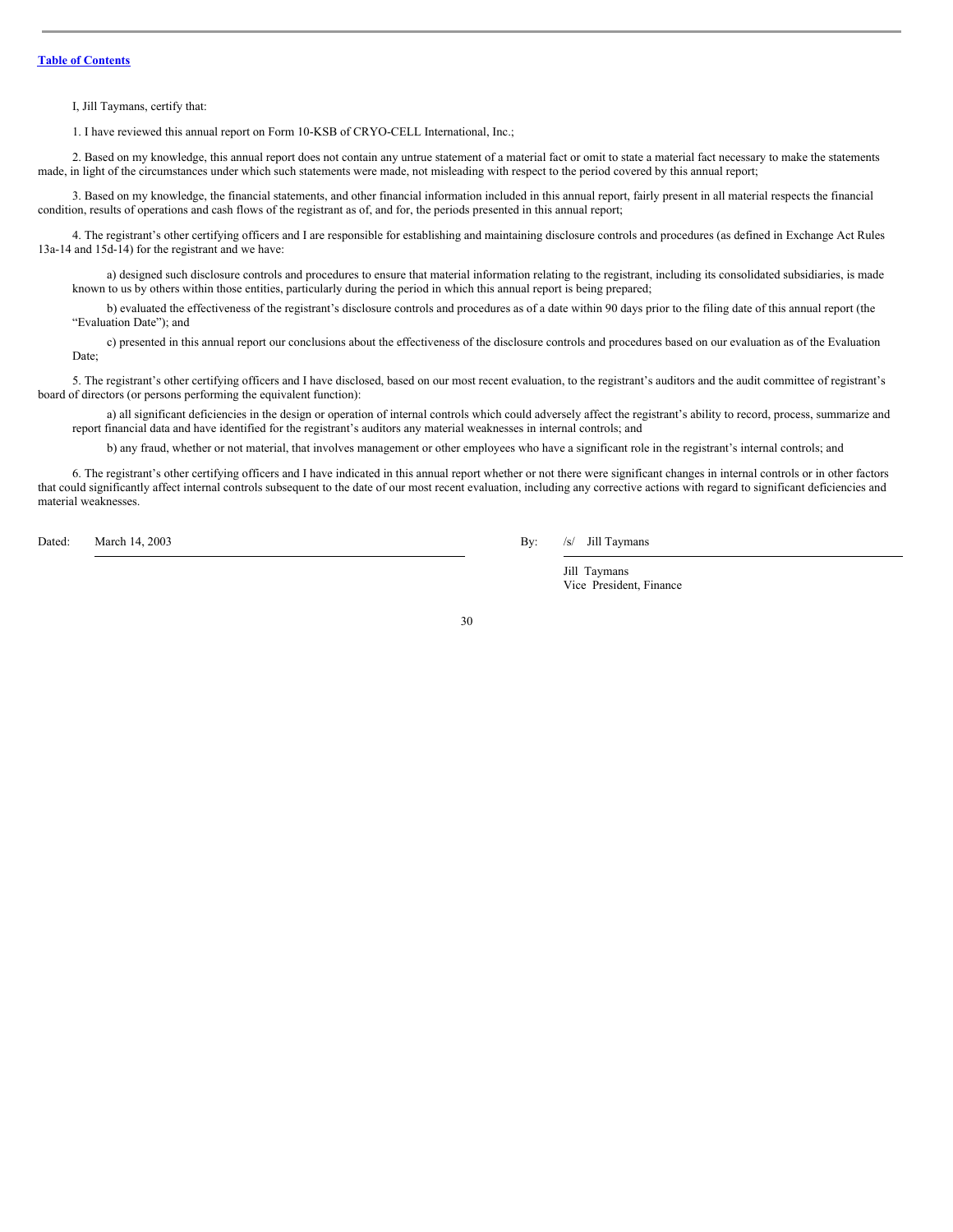# **EXHIBIT INDEX**

| Exhibit<br>No. | <b>Description</b>                                                                                                                                                                         |
|----------------|--------------------------------------------------------------------------------------------------------------------------------------------------------------------------------------------|
| 3.1(2)         | Amended and Restated Certificate of Incorporation                                                                                                                                          |
| 3.2(2)         | Amended and Restated By-Laws                                                                                                                                                               |
| 10.11(3)       | Amended Agreement with Bio-Stor                                                                                                                                                            |
| 10.12(1)       | Revenue Sharing Agreement between Stem Cell Preservation Technologies, Inc. and CRYO-CELL International, Inc.                                                                              |
| 10.13(1)       | Chairman of the Board Compensation                                                                                                                                                         |
| 10.14(1)       | Employment agreement between John V. Hargiss and CRYO-CELL International, Inc. dated June 18, 2002                                                                                         |
| 10.15(1)       | Agreement with Daniel D. Richard and CRYO-CELL International, Inc. dated June 18, 2002.                                                                                                    |
| 10.16(4)       | State Revenue Sharing Agreement for Texas                                                                                                                                                  |
| 10.17(4)       | Addendum Agreement to Secondary Storage Agreement                                                                                                                                          |
| 10.18(4)       | Secondary Storage Agreement                                                                                                                                                                |
| 23             | Independent Accountants' Report                                                                                                                                                            |
| 99.1           | Certification of the Chief Executive Officer of CRYO-CELL International, Inc. pursuant to 18 U.S.C. Section 1350, as adopted pursuant to Section 906 of<br>the Sarbanes Oxley Act of 2002. |
| 99.2           | Certification of the Chief Financial Officer of CRYO-CELL International, Inc. pursuant to 18 U.S.C. Section 1350, as adopted pursuant to Section 906 of the<br>Sarbanes Oxley Act of 2002. |

(1) Incorporated by reference to the Company's Quarterly Report on Form 10-QSB for the quarter ended August 31, 2002.

(2) Incorporated by reference to the Company's Quarterly Report on Form 10-QSB for the quarter ended May 31, 2002.

(3) Incorporated by reference to the Company's Annual Report on Form 10-KSB for the year ended November 30, 1997.

(4) Incorporated by reference to the Company's Annual Report on Form 10-KSB for the year ended November 30, 2002 filed February 28, 2003.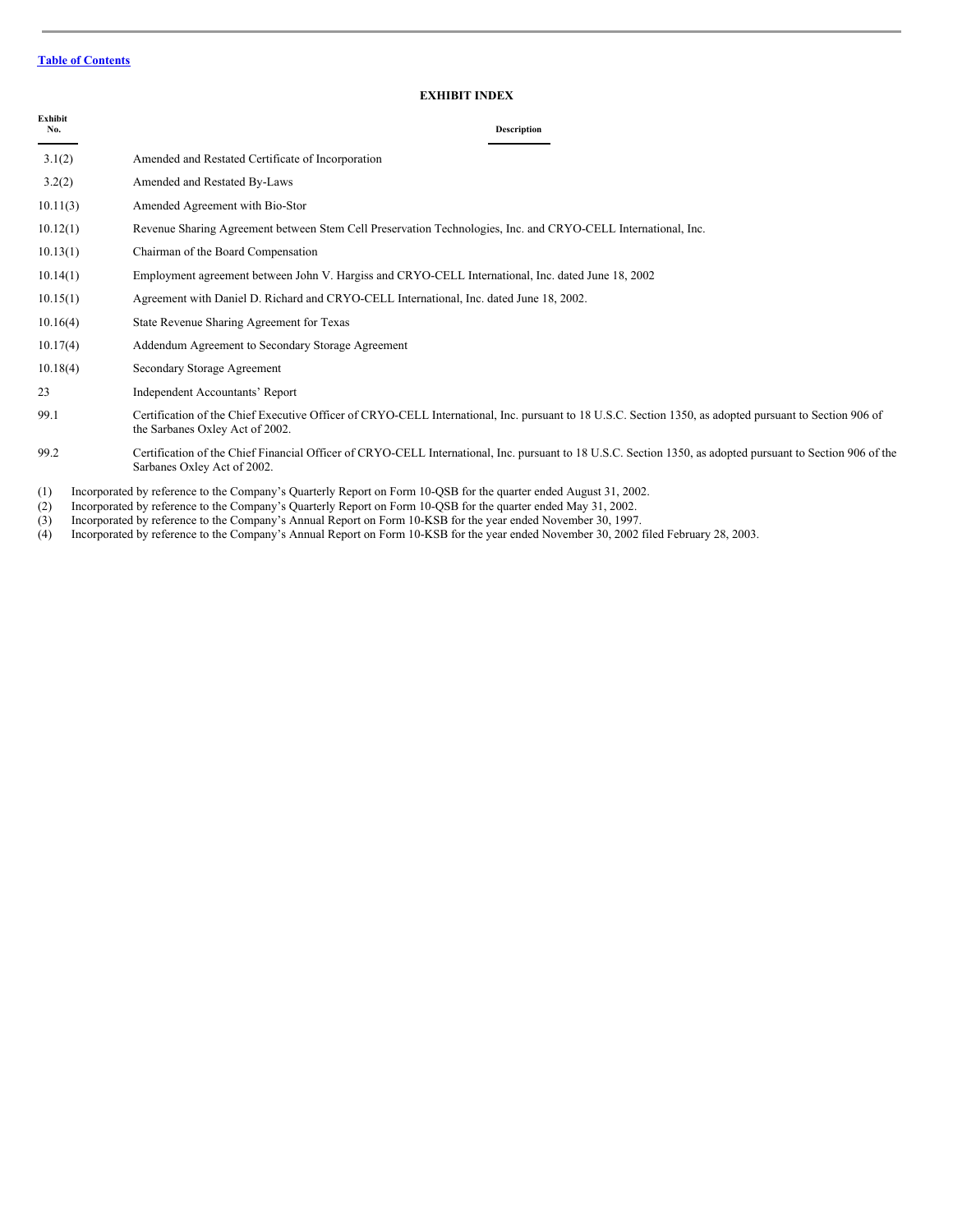[LOGO] WEINICK SANDERS LEVENTHAL & CO. LLP

CERTIFIED PUBLIC ACCOUNTANTS 212-869-3333

FAX: 212-764-3060 WWW.WSLCO.COM

#### *Exhibit 23*

## **INDEPENDENT AUDITORS' CONSENT**

The Board of Directors CRYO-CELL International, Inc.:

We consent to the incorporation by reference in the registration statements on Form S-8's (no. 333-92991 and 333-65418) of CRYO-CELL International, Inc. and subsidiaries of our report dated February 20, 2003 relating to the consolidated balance sheets of CRYO-CELL International, Inc. and subsidiaries as of November 30, 2002 and 2001, and related consolidated statements of operations, comprehensive income (loss), stockholders' equity and cash flows as of November 30, 2002 and 2001, which report appears in the November 30, 2002 Annual Report on Form 10-KSB of CRYO-CELL International, Inc.

**/s/ Weinick Sanders Leventhal & Co., LLP**

New York, New York March 13, 2003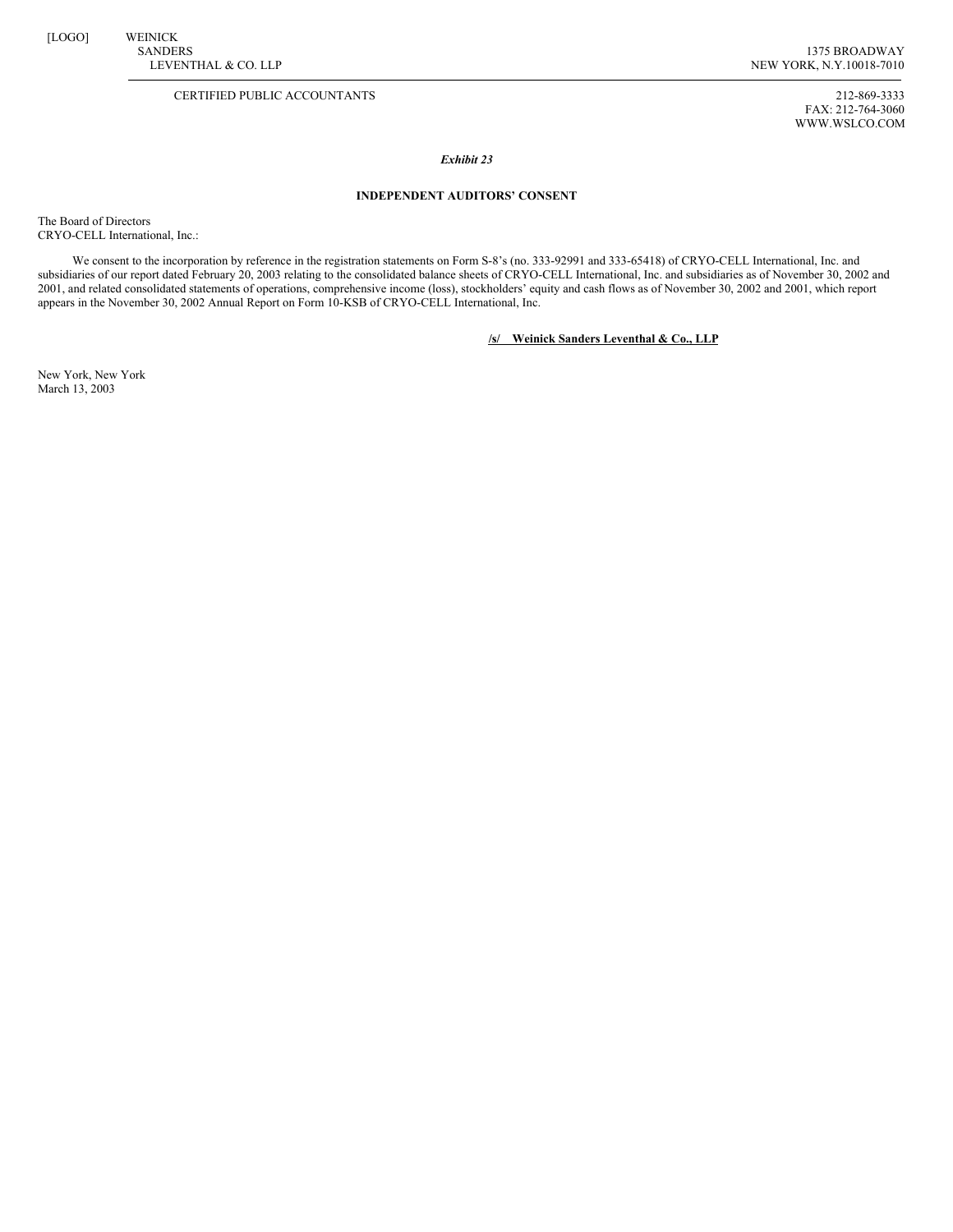Exhibit 99.1

CERTIFICATION PURSUANT TO 18 U.S.C. SECTION 1350, AS ADOPTED PURSUANT TO SECTION 906 OF THE SARBANES-OXLEY ACT OF 2002

In connection with the Annual Report of CRYO-CELL International, Inc. (the "Company") on Form 10-KSB for the period ending November 30, 2002 as filed with the Securities and Exchange Commission on the date hereof (the "Report"), I, John V. Hargiss, Chief Executive Officer of the Company, certify, pursuant to 18 U.S.C. § 906 of the Sarbanes-Oxley Act of 2002, that:

(1) The Report fully complies with the requirements of Section 13(a) or 15(d) of the Securities Exchange Act of 1934; and

(2) The information contained in the Report fairly presents, in all material respects, the financial condition and results of operations of the Company.

/s/ JohnV. Hargiss

John V. Hargiss Chief Executive Officer March 14, 2003